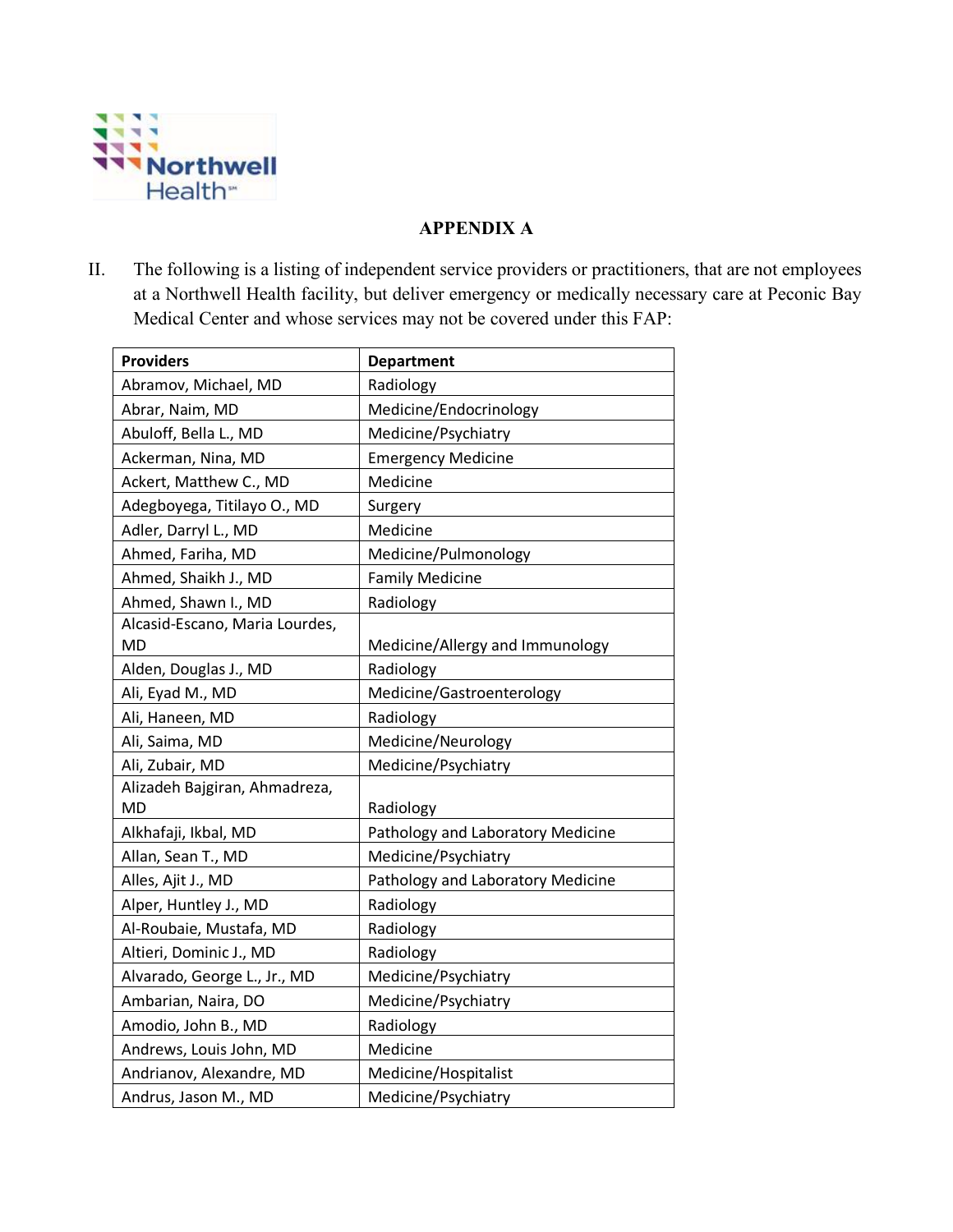| Angelillo, David C., DO        | <b>Orthopaedic Surgery</b>             |
|--------------------------------|----------------------------------------|
| Anis, George L., MD            | Medicine                               |
| Anjum, Fatima, MD              | Medicine                               |
| Anreder, Lewis, MD             | <b>Family Medicine</b>                 |
| Antoine, Christina M., MD      | Medicine/Internal Medicine             |
| Anton, John R., MD             | Surgery/Plastic/Reconstructive Surgery |
| Aral, Isamettin A., MD         | Radiology/Radiation Oncology           |
| Ardakani, Navid, MD            | Radiology                              |
| Arena, Francis P., MD          | Medicine/Hematology/Oncology           |
| Armetta, Anthony S., MD        | Radiology                              |
| Arnold, Thomas, MD             | Surgery/Vascular Surgery               |
| Arora, Rohan, MD               | Medicine/Neurology                     |
| Arshad, Sadia, MD              | Medicine                               |
| Atwa, Hesham M., MD            | Surgery/General Surgery                |
| Au, Joyce T., MD               | Surgery                                |
| Auerbach, Mark H., MD          | <b>Emergency Medicine</b>              |
| Austen, Matthew R., MD         | <b>Emergency Medicine</b>              |
| Avcioglu, Ayse M., MD          | <b>Emergency Medicine</b>              |
| Avila Robles, Maria D., MD     | Cardiology                             |
| Avvento, Louis J., MD          | Medicine/Hematology/Oncology           |
| Azam, Mohammad M., MD          | Medicine                               |
| Azhar, Salman, MD              | Medicine/Neurology                     |
| Baer, Barry A., MD             | Medicine/Critical Care                 |
| Baginski, Mark, DO             | Medicine                               |
| Bailey, Alban I., MD           | <b>Emergency Medicine</b>              |
| Balakrishnan, Dhanalakshmi, MD | Pathology and Laboratory Medicine      |
| Banerjee, Sara, MD             | Radiology                              |
| Bank, Matthew A., MD           | Surgery                                |
| Banker, Piyush D., MD          | Radiology                              |
| Barbato, Vincenzo A., DO       | Cardiology                             |
| Barish, Matthew A., MD         | Radiology                              |
| Barth, Abraham E., MD          | Anesthesiology                         |
| Basra, Gurbhushan S., MD       | Radiology                              |
| Bauerschmidt, Andrew, MD       | Medicine/Neurology                     |
| Bauman, Jonathan, MD           | Medicine                               |
| Beauplan, Erica A., DO         | Medicine                               |
| Beck, Michael A., MD           | Medicine/Psychiatry                    |
| Beeson, Donn K., MD            | Radiology                              |
| Begum, Papiya, MD              | Medicine/Hospitalist                   |
| Bellapu, Sowdhamani, MD        | <b>Emergency Medicine</b>              |
| Bellucci, Wayne J., MD         | Medicine/Pulmonology                   |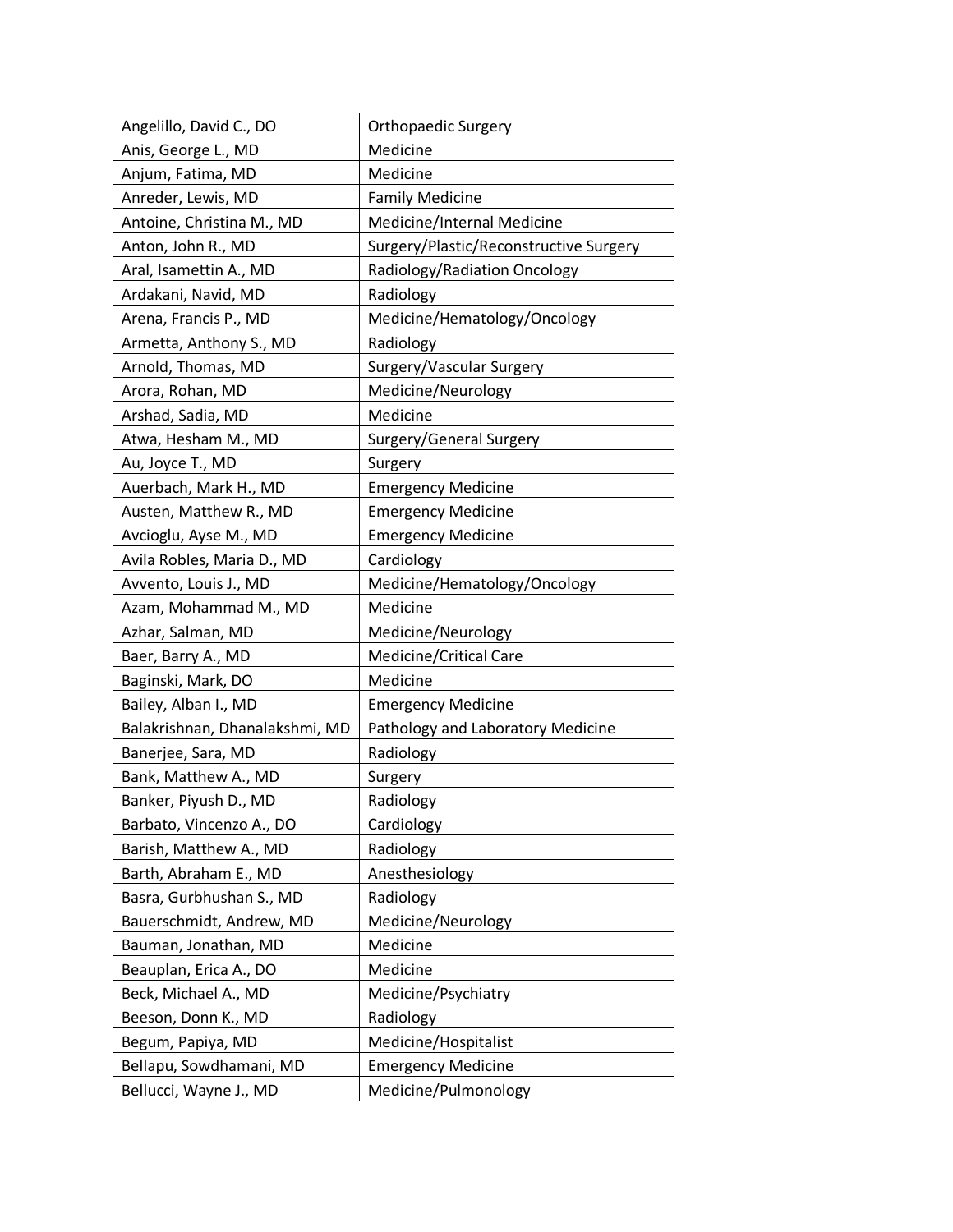| Ben-Levi, Eran, MD         | Radiology                              |
|----------------------------|----------------------------------------|
| Bergel, Afton P., MD       | Medicine/Psychiatry                    |
| Bergman, David I., MD      | <b>Obstetrics and Gynecolgy</b>        |
| Bergson, Jill C., MD       | Radiology                              |
| Berhane, Daniel, MD        | Medicine                               |
| Berlin, Scott F., MD       | <b>Obstetrics and Gynecology</b>       |
| Berliner, Leonard F., MD   | Radiology                              |
| Berman, Adam J., MD        | <b>Emergency Medicine</b>              |
| Berman, Scott B., MD       | <b>Obstetrics and Gynecology</b>       |
| Besong, Dennis T., MD      | <b>Family Medicine</b>                 |
| Bholat, Omar S., MD        | Surgery                                |
| Birnbaum, Carolyn S., MD   | Radiology                              |
| Black, Karen S., MD        | Radiology                              |
| Blando, Lorna O., MD       | Radiology                              |
| Blaustein, Brian S., DO    | <b>Emergency Medicine</b>              |
| Blitman, Netta M., MD      | Radiology                              |
| Bloch, Helen, MD           | <b>Emergency Medicine</b>              |
| Blochin, Elen, MD          | Medicine/Dermatology                   |
| Blumenthal, Brianne F., MD | Radiology                              |
| Bogart, Andrew P., MD      | Anesthesiology                         |
| Bokhari, Mahmoud M., MD    | Cardiology                             |
| Boriskin, Howard S., MD    | Radiology                              |
| Borodyanskiy, Aleksey, MD  | Medicine                               |
| Bow, Shirley N., MD        | Radiology                              |
| Boyer, Matthew, MD         | Medicine/Psychiatry                    |
| Braat, Kevin, MD           | Surgery/Otolaryngology                 |
| Bracero, Luis A., MD       | <b>Obstetrics and Gynecology</b>       |
| Brady, James A., MD        | Surgery/Plastic/Reconstructive Surgery |
| Brandenstein, Daniel, DO   | <b>Orthopaedic Surgery</b>             |
| Brar, Harsimran, MD        | Medicine/Psychiatry                    |
| Brar, Rajdeep S., MD       | Medicine/Internal Medicine             |
| Braun, Stephen T., DO      | Family Medicine/OMM                    |
| Breining, Dwayne A., MD    | Pathology and Laboratory Medicine      |
| Brook, Bellamy C., DO      | <b>Family Medicine</b>                 |
| Brown, Michael S., MD      | Radiology                              |
| Browning, Jared C., MD     | Radiology                              |
| Buckley, William, MD       | Cardiology                             |
| Buffone, William F., DPM   | Surgery/Podiatry                       |
| Buono, Lawrence M., MD     | Surgery/Ophthalmology                  |
| Buono, Luigi, DO           | <b>Family Medicine</b>                 |
| Burgoyne, Brian, MD        | Radiology                              |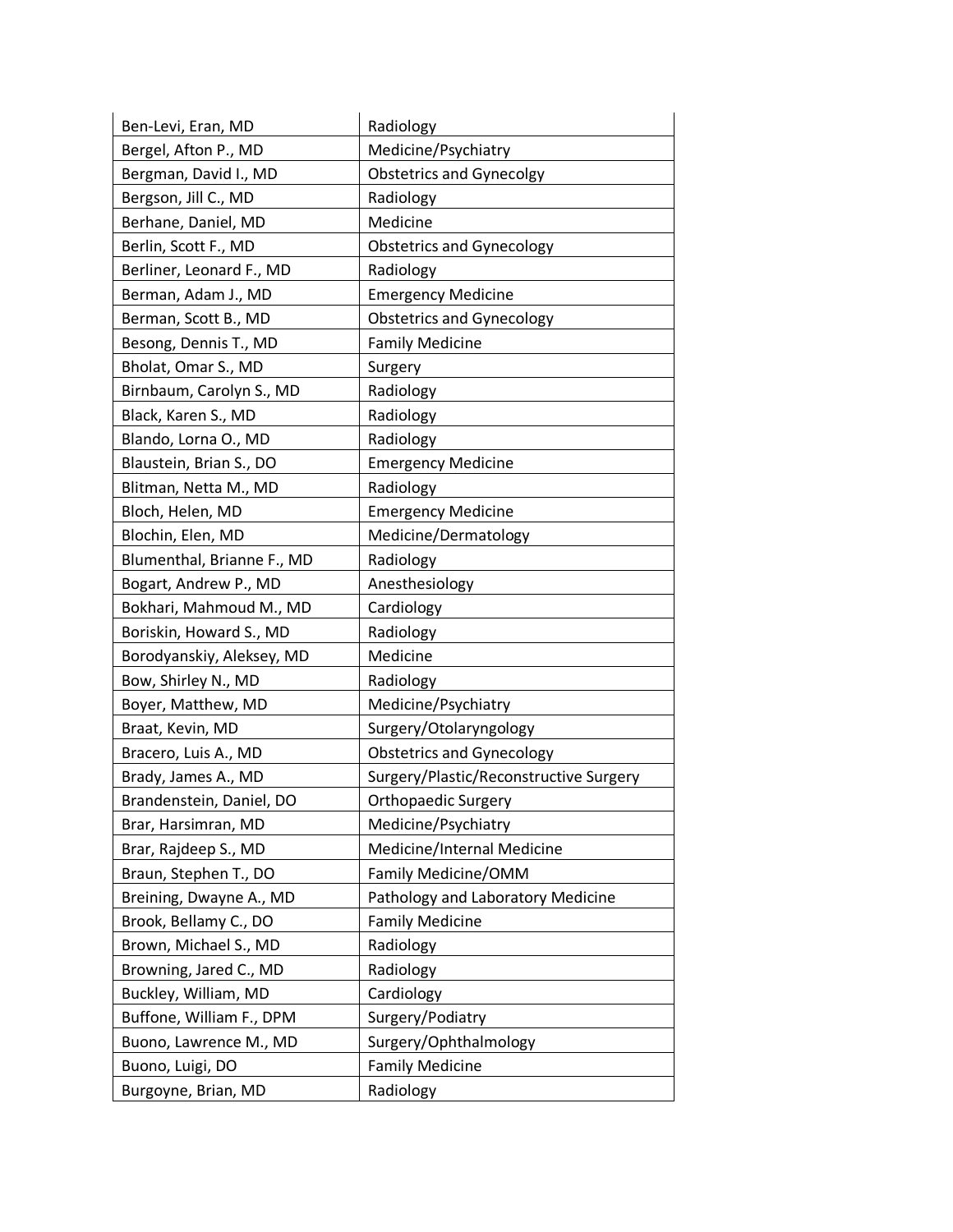| Burke, Brian J., MD          | Radiology                         |
|------------------------------|-----------------------------------|
| Burns, Patricia, MD          | Medicine/Hematology/Oncology      |
| Busch-Devereaux, Erna B., MD | Surgery                           |
| Bushman, Carly, MD           | <b>Family Medicine</b>            |
| Butt, Afzal M., MD           | Medicine/Internal Medicine        |
| Buttar, Barjinder S., MD     | Medicine/Internal Medicine        |
| Buyuk, Arzu, MD              | Pathology and Laboratory Medicine |
| Byrne, John F., MD           | Medicine/Allergy and Immunology   |
| Byrne, Kristin C., MD        | Radiology                         |
| Cabot, Jennifer C., MD       | Medicine/Critical Care            |
| Cacciabaudo, Jean M., MD     | Cardiology                        |
| Caggiano, Ashley N., MD      | Medicine                          |
| Caggiano, Thomas A., MD      | Medicine                          |
| Caldemeyer, Karen, MD        | Radiology                         |
| Campbell, Steven J., Jr., MD | Medicine                          |
| Cangelosi, Jeffrey D., MD    | <b>Emergency Medicine</b>         |
| Cantos, Eric L., MD          | Radiology                         |
| Capece, Gregory R., Jr, DO   | <b>Emergency Medicine</b>         |
| Caperna, April S., DO        | Medicine/Palliative Care          |
| Caplin, Drew M., MD          | Radiology                         |
| Capobianco, Victoria V., DO  | Medicine/Psychiatry               |
| Cardell, Keith L., MD        | Medicine                          |
| Carlson, Cynthia, MD         | <b>Family Medicine</b>            |
| Caronia, Jonathan R., DO     | Medicine                          |
| Cassetta, Luigi A., MD       | Medicine                          |
| Castillo, John P., MD        | Medicine                          |
| Cavanagh, Lovleen K., DO     | Radiology                         |
| Cavazos, Cristina M., MD     | Radiology                         |
| Celentano, John V., MD       | <b>Family Medicine</b>            |
| Cerrone, Sara A., MD         | Medicine/Gastroenterology         |
| Cervone, Agostino, MD        | Surgery/General Surgery           |
| Chacko, Justin, DO           | Medicine/Critical Care            |
| Chacko, Shebene, MD          | Medicine                          |
| Chandra, Saurabh, MD         | Medicine                          |
| Chang, Jerry S., MD          | Radiology                         |
| Chang, Qing, MD              | Pathology and Laboratory Medicine |
| Chang, Tylis Y., MD          | Pathology and Laboratory Medicine |
| Charles, Eric L., MD         | Radiology                         |
| Chaya, Nathan, MD            | Radiology                         |
| Chaya, Yair, MD              | Radiology                         |
| Chen, Fang, MD               | Medicine/Internal Medicine        |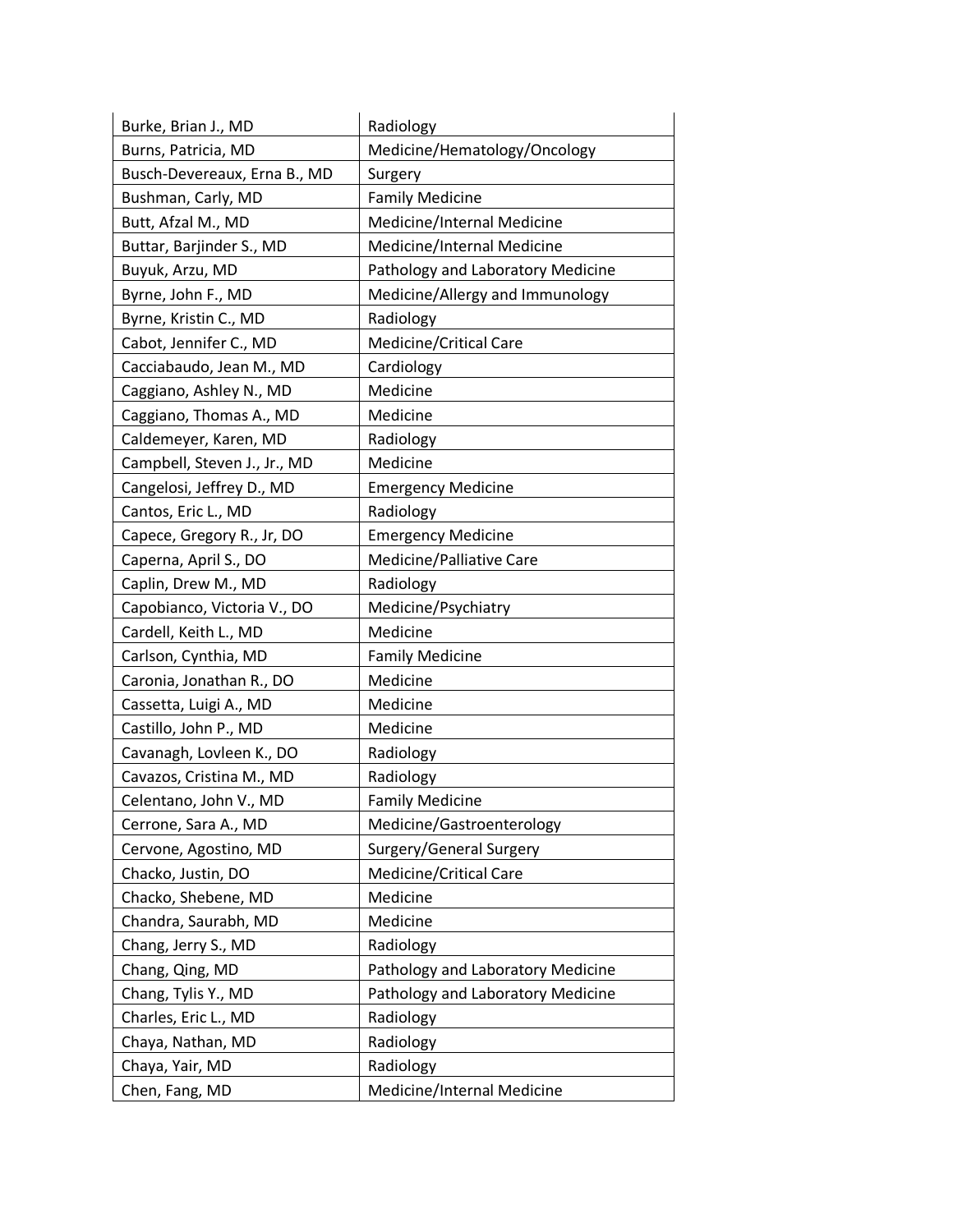| Chen, Lisa C., DO             | Medicine                               |
|-------------------------------|----------------------------------------|
| Chen, Roy H., MD              | Medicine/Hematology/Oncology           |
| Chhibber, Vishesh G., MD      | Pathology and Laboratory Medicine      |
| Chiang, Andrew L., MD         | Radiology                              |
| Chikvashvili, Georgiy I., MD  | Medicine                               |
| Chikvashvili, Irina, DO       | Medicine/Psychiatry                    |
| Chinitz, Jason S., MD         | Cardiology                             |
| Chiong, Raymond, DO           | Medicine/Psychiatry                    |
| Chisolm, Steven, MD           | Medicine/Critical Care                 |
| Chougar, Christina E., MD     | Radiology                              |
| Choy, Andy H., MD             | Radiology                              |
| Chu, David T., MD             | Medicine/Hematology/Oncology           |
| Chu, Philippe, MD             | Radiology                              |
| Chusid, Jesse, MD             | Radiology                              |
| Ciliberto, Christopher G., MD | Medicine                               |
| Ciminiello, Michael, MD       | <b>Orthopaedic Surgery</b>             |
| Cirrone, Joseph S., MD        | Radiology/Radiation Oncology           |
| Clarke, Delphia M., MD        | Radiology                              |
| Clausen, Diane M., MD         | Medicine/Hematology/Oncology           |
| Coccaro, Stephen, MD          | Surgery/Plastic/Reconstructive Surgery |
| Codougan, Latoya N., MD       | Medicine                               |
| Cohen, Jason A., MD           | Pathology and Laboratory Medicine      |
| Cohen, Stuart L., MD          | Radiology                              |
| Coleman, Clarence C., MD      | Radiology                              |
| Coleman, Matthew D., MD       | <b>Medicine/Critical Care</b>          |
| Collmar Merenda, Diane M., DO | Anesthesiology                         |
| Colucci, Mylene, MD           | Medicine                               |
| Como, Michael V., MD          | Medicine                               |
| Conley, Diane H., MD          | Radiology                              |
| Coopersmith, Helise R., MD    | Radiology                              |
| Copel, Emily R., DO           | <b>Family Medicine</b>                 |
| Coronel, Mark J., MD          | Medicine/Gastroenterology              |
| Cox, Lincoln I., Jr., MD      | <b>Emergency Medicine</b>              |
| Crean, John, MD               | Cardiology                             |
| Creighton, Mark G., MD        | <b>Orthopaedic Surgery</b>             |
| Crouch, John E., MD           | Radiology                              |
| Cruz, Marcos J., MD           | Medicine/Neurology                     |
| Curcio, Christine, DO         | Medicine/Psychiatry                    |
| Curry, Arlene R., MD          | Medicine/Internal Medicine             |
| Curtin, Jay A., MD            | Anesthesiology                         |
| Cutler, Vanessa J., MD        | Medicine/Psychiatry                    |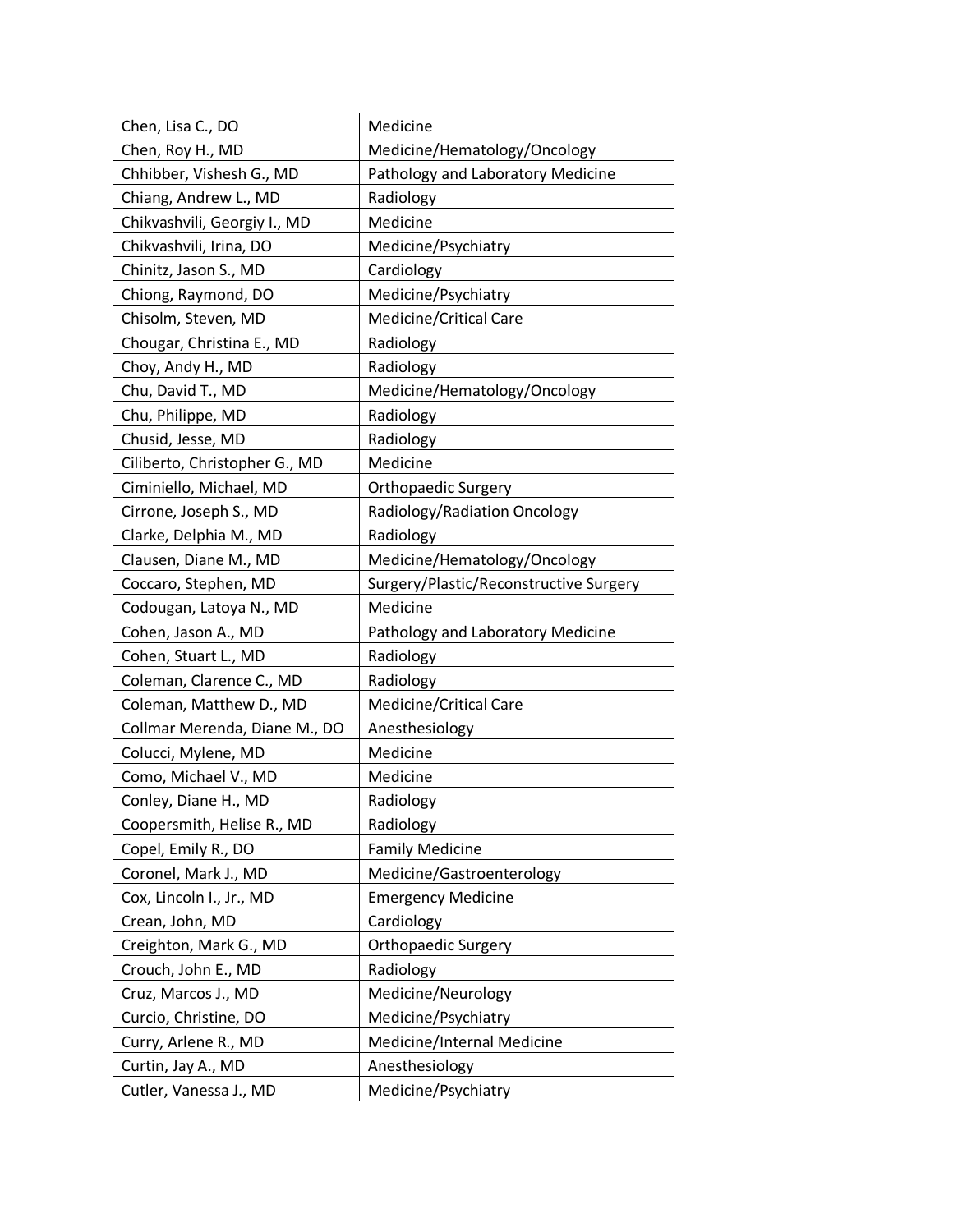| Dabhi, Rameshchandra, MD       | Cardiology                             |
|--------------------------------|----------------------------------------|
| DaCosta, Noshir, MD            | Medicine/Hematology/Oncology           |
| D'Agostino, Catherine A., MD   | Radiology                              |
| Dalal, Prateek V., MD          | Cardiology                             |
| Dalmedo, Charles A., MD        | <b>Emergency Medicine</b>              |
| Dalton, Benjamin W., DO        | Medicine/Internal Medicine             |
| D'Angelo, John K., MD          | <b>Emergency Medicine</b>              |
| Dasari, Swetha B., MD          | Radiology                              |
| Davey, Paul J., MD             | Surgery/Otolaryngology                 |
| Davis, John M., MD             | Surgery/General Surgery                |
| Davis, Raphael, MD             | Surgery/Neurosurgery                   |
| Davis, Steven W., MD           | Radiology                              |
| De Claro, Danilynn G., MD      | Medicine/Psychiatry                    |
| De Silva, Jani M., DO          | Medicine                               |
| Deane, Leland M., MD           | Surgery/Plastic/Reconstructive Surgery |
| DeCrosta, Don J., MD           | Medicine                               |
| DeMatteo, Celine R., MD        | Medicine/Neurology                     |
| Densen, Stephen R., DPM        | Surgery/Podiatry                       |
| Desai, Amishi, MD              | Medicine/Hematology/Oncology           |
| DeTore, Saila S., DO           | <b>Orthopaedic Surgery</b>             |
| Deutsch, Gary B., MD           | Surgery                                |
| Dhar, Sean, MD                 | Medicine                               |
| Dicker, Robert H., MD          | Medicine/Psychiatry                    |
| Dinowitz, Marc, MD             | Surgery/Ophthalmology                  |
| Donahoe, Sean M., MD           | Cardiology                             |
| D'Orazi, Francis T., III, DO   | Medicine/Pulmonology                   |
| Dorval-Dorcely, Marie-Jose, MD | Medicine                               |
| Douge, Nathalie, MD            | Medicine                               |
| Dubin, Zvi Y., MD              | <b>Emergency Medicine</b>              |
| Durst, Matthew S., MD          | Medicine                               |
| Duva, Joseph, MD               | Medicine                               |
| Edappallath, Susmitha, MD      | Pathology and Laboratory Medicine      |
| Edwards, Ayisha T., MD         | Medicine/Internal Medicine             |
| Ehlers, Robert F., DO          | <b>Emergency Medicine</b>              |
| Eisen, Naomi S., MD            | Medicine                               |
| Elkin, Charles M., MD          | Radiology                              |
| Enyinna, Chinedum S., MD       | Medicine                               |
| Epstein, Neal F., MD           | Radiology                              |
| Espino, Gagarini T., MD        | Radiology                              |
| Estioko, Paulo Rufino P., MD   | Medicine/Psychiatry                    |
| Evans, Adam L., MD             | Radiology                              |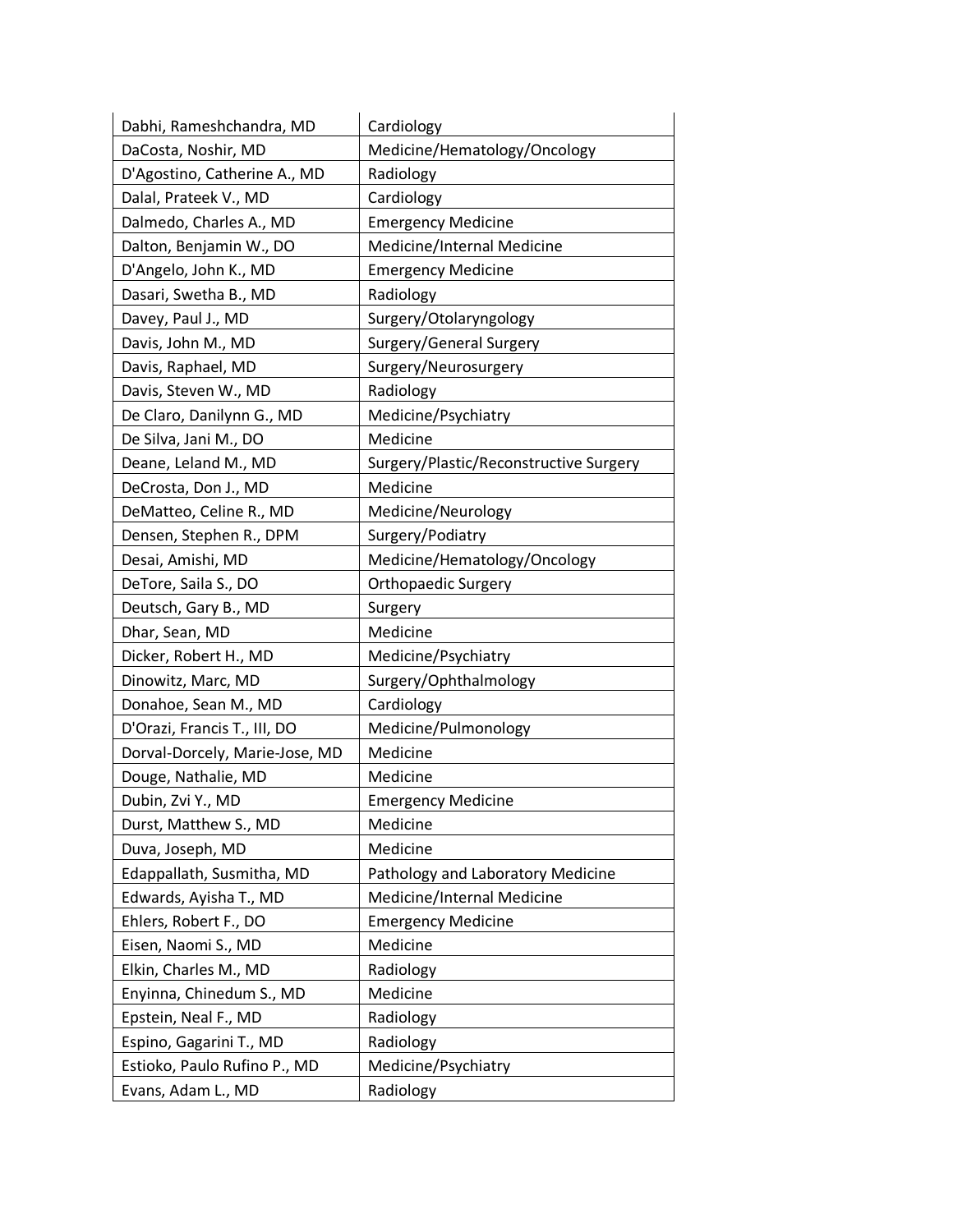| Eze, Ogechukwu P., MD        | Pathology and Laboratory Medicine |
|------------------------------|-----------------------------------|
| Fagelman, Donald, MD         | Radiology                         |
| Faiz, Arifa, MD              | Radiology                         |
| Falco, Thomas A., MD         | Cardiology                        |
| Faliszek, James E., MD       | Radiology                         |
| Fallon, Brian C., MD         | Surgery/Thoracic Surgery          |
| Farahani, Arusha, MD         | Medicine/Psychiatry               |
| Faria, Bryant D., MD         | Medicine/Internal Medicine        |
| Farooq, Umer, MD             | Medicine/Psychiatry               |
| Farooqi, Uzair, DO           | Anesthesiology                    |
| Fassihi, Amir A., MD         | Radiology                         |
| Fath El Bab, Zeinab M., MD   | <b>Obstetrics and Gynecology</b>  |
| Fatima, Farah, DO            | Medicine/Internal Medicine        |
| Febles, Anthony J., MD       | Radiology                         |
| Feigenbaum, Nathan, MD       | Medicine                          |
| Feit, Jerrold S., MD         | Radiology                         |
| Felder, Julian J., MD        | Radiology                         |
| Fernandez, Harold A., MD     | Surgery/Thoracic Surgery          |
| Ferraro, Anthony J., DPM     | Surgery/Podiatry                  |
| Ferreira, Khaldun K., MD     | <b>Obstetrics and Gynecology</b>  |
| Feuer, Vera, MD              | Medicine/Psychiatry               |
| Finamore, Peter S., MD       | <b>Obstetrics and Gynecology</b>  |
| Finger, Alexander S., MD     | <b>Orthopaedic Surgery</b>        |
| Fisher, Jessica S., MD       | Radiology                         |
| Fisher, Steven C., MD        | <b>Obstetrics and Gynecology</b>  |
| Flores Medrano, Oscar D., MD | Radiology                         |
| Florio, David F., MD         | Pediatrics                        |
| Florio, Nima, MD             | Medicine/Internal Medicine        |
| Foehr, Mark T., MD           | <b>Obstetrics and Gynecology</b>  |
| Foley, Carmel A., MD         | Medicine/Psychiatry               |
| Foral, Jonathan M., MD       | Radiology                         |
| Forcade, Carlos G., MD       | Radiology                         |
| Forchheimer, Ilana L., MD    | Surgery/Ophthalmology             |
| Forman, Joyce S., MD         | Pathology and Laboratory Medicine |
| Forman, William M., MD       | Radiology                         |
| Fornari, Victor M., MD       | Medicine/Psychiatry               |
| Franceschi, Ana M., MD       | Radiology                         |
| Franklin, Ashanti L., MD     | Surgery/General Surgery           |
| Franzone, John, MD           | Medicine/Dermatology              |
|                              | Medicine/Physical Medicine &      |
| Frauwirth, Neal H., MD       | Rehabilitation                    |
| Fried, Stephen J., MD        | Medicine/Neurology                |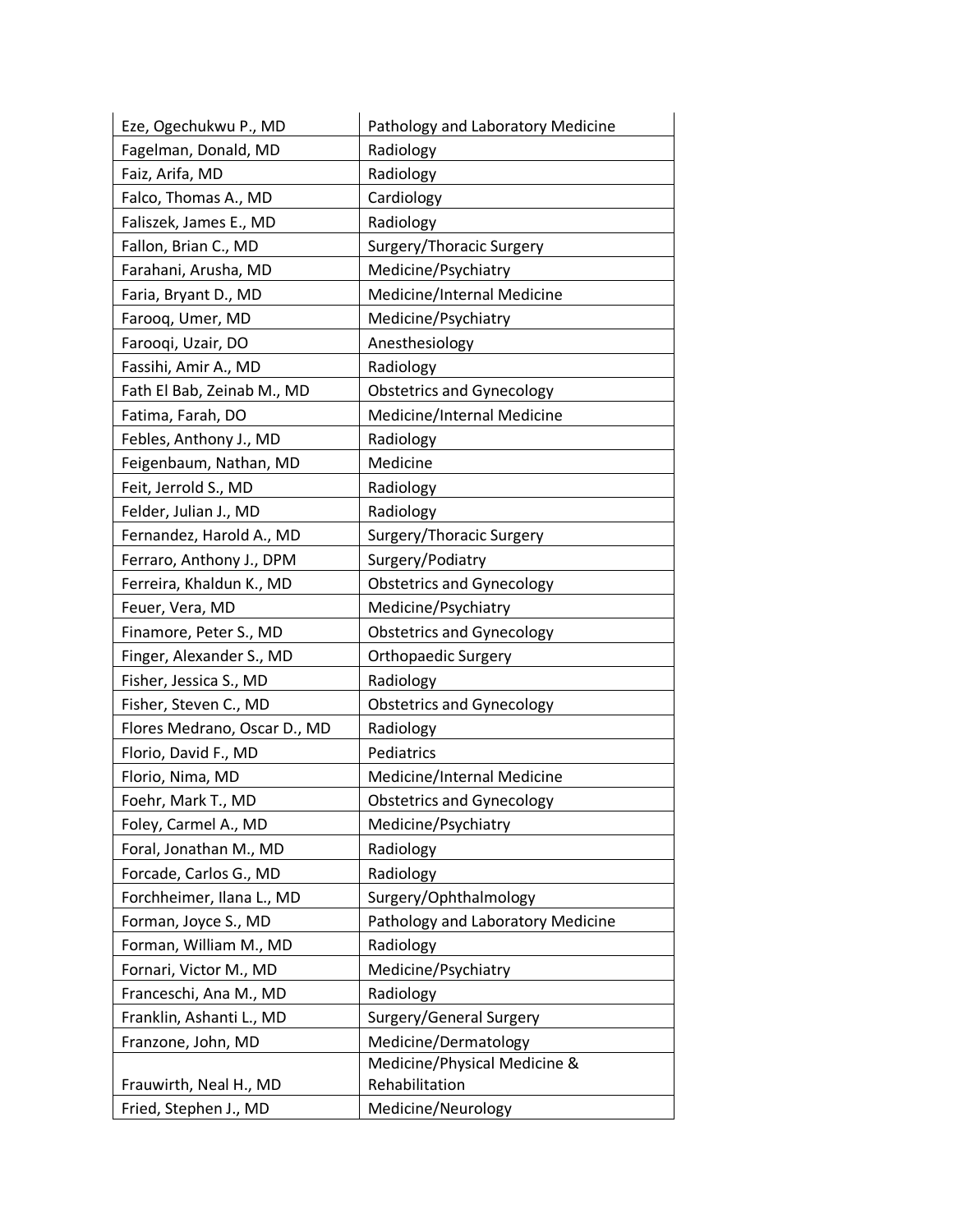| Friedman, Steven G., MD        | Surgery/Vascular Surgery               |
|--------------------------------|----------------------------------------|
| Frimer, Marina, MD             | <b>Obstetrics and Gynecology</b>       |
| Fryman, Craig J., MD           | <b>Medicine/Critical Care</b>          |
| Fumanti, Brandon J., MD        | Medicine                               |
| Funt, Stacey A., MD            | Radiology                              |
| Gaing, Byron, MD               | Radiology                              |
| Galhotra, Sanjay, MD           | Medicine/Internal Medicine             |
| Galler, Robert M., DO          | Surgery/Neurosurgery                   |
| Gallo, Vincent, MD             | Radiology                              |
| Galvin, Daniel E., DO          | Medicine                               |
| Gandhi, Sandeep A., MD         | Medicine/Infectious Disease            |
| Gandotra, Puneet, MD           | Cardiology                             |
| Gandras, Eric J., MD           | Radiology                              |
| Garcia, Javier O., MD          | Medicine/Psychiatry                    |
| Garg, Alpa G., MD              | Radiology                              |
| Garra, Gregory P., DO          | <b>Emergency Medicine</b>              |
| Garriga, Johnny S., MD         | Medicine                               |
| Gartner, Samuel H., MD         | Medicine/Psychiatry                    |
| Gauriloff-Rothenberg, Jane B., |                                        |
| MD                             | Radiology                              |
| Geberemariam, Yonis, MD        | Medicine/Internal Medicine             |
| Gebrael, Jacob H., MD          | Radiology                              |
| Geleta, Nigussie A., MD        | Medicine                               |
| Geller, Alan K., DO            | Medicine/Psychiatry                    |
| Geller, David J., MD           | Radiology                              |
| Gendel, Vyacheslav, MD         | Radiology                              |
| George, Jerry J., DO           | Medicine/Hematology/Oncology           |
| Ghavamian, Reza, MD            | Surgery/Urology                        |
| Giacopelli, Paul M., MD        | Anesthesiology                         |
| Gilbert Fernandez, Juan J., MD | Surgery/Plastic/Reconstructive Surgery |
| Gilbert, Richard S., MD        | <b>Orthopaedic Surgery</b>             |
| Gill, Gurpreet, MD             | Surgery/Vascular Surgery               |
| Glassman, Kevin M., MD         | Medicine                               |
| Gluck, Bradley S., MD          | Radiology                              |
| Goel, Nirmit, MD               | Radiology                              |
| Gokli, Ami A., MD              | Radiology                              |
| Gold, Kenneth D., MD           | Medicine/Hematology/Oncology           |
| Goldberg, Barry E., MD         | Pediatrics                             |
| Goldfisher, Rachelle E., MD    | Radiology                              |
| Goldman, Matthew I., MD        | <b>Emergency Medicine</b>              |
| Goldstein, Gabriella L., MD    | Medicine/Psychiatry                    |
| Goldstein, Greg E., MD         | Radiology                              |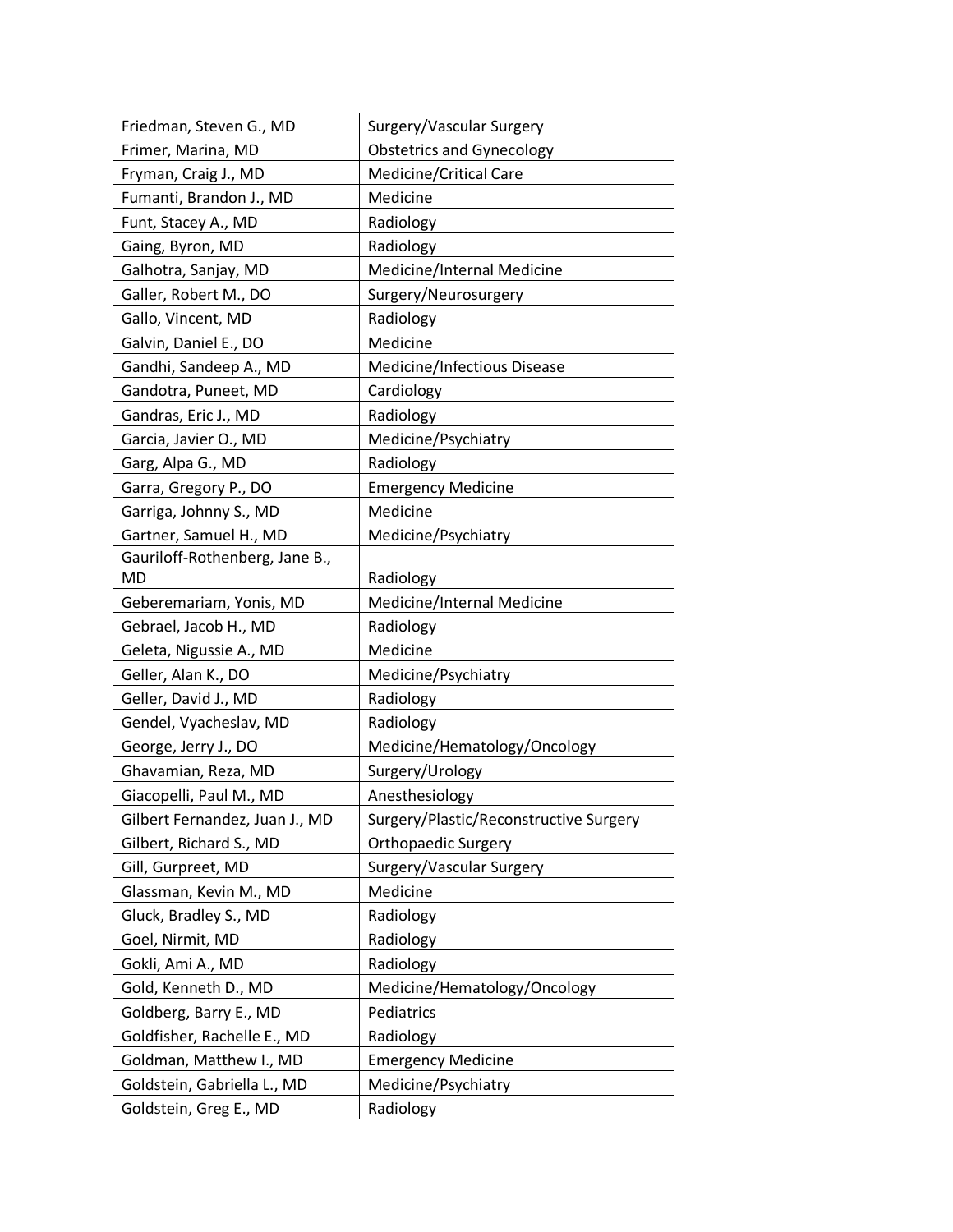| Goldstein, Jonathan D., MD    | <b>Obstetrics and Gynecology</b>  |
|-------------------------------|-----------------------------------|
| Gomez, Rolando, MD            | Medicine                          |
| Goncalves, John A., Jr, MD    | Surgery/Thoracic Surgery          |
| Gong, Jonathan F., MD         | Medicine                          |
| Gonzalez, Virginia E., MD     | Medicine/Internal Medicine        |
| Gooch, Rebecca A., MD         | Medicine                          |
| Gooden, Camile A., MD         | Medicine/Internal Medicine        |
| Goodman, Allen, MD            | Radiology                         |
| Goodman, Eric M., MD          | Radiology                         |
| Gordon, David S., MD          | Surgery/Neurosurgery              |
| Gordon, Kristin S., DO        | <b>Family Medicine</b>            |
| Goyal, Nikhil, MD             | Radiology                         |
| Goyal, Rajat, MD              | Cardiology                        |
| Goyal, Sameer K., MD          | Radiology                         |
| Greben, Craig R., MD          | Radiology                         |
| Gredysa, Leslaw, MD           | Surgery/Vascular Surgery          |
| Greenspan, Michael B., MD     | Medicine/Psychiatry               |
| Grimaldi, Gregory M., MD      | Radiology                         |
| Grinman, Lev, MD              | Medicine/Neurology                |
| Groff, James L., DO           | Surgery/General Surgery           |
| Gruberg, Luis, MD             | Cardiology                        |
| Guerrero, Dominick R., MD     | Pathology and Laboratory Medicine |
| Guevarra Pena, Michelle, MD   | Surgery/Ophthalmology             |
| Guigova, Adriana, DO          | Medicine/Hematology/Oncology      |
| Gujral, Jeetinder K., MD      | Medicine/Internal Medicine        |
| Guon, Steven, MD              | Medicine/Critical Care            |
| Gupta, Ekta, MD               | Radiology                         |
| Habtes, Imnett, MD            | Medicine/Critical Care            |
| Hadda, Ceri E., MD            | Medicine/Psychiatry               |
| Hahn, Paul Y., MD             | Radiology                         |
| Hahn, Stella S., MD           | Medicine                          |
| Hakimi, Neal, MD              | Medicine                          |
| Halsey, June C., MD           | <b>Orthopaedic Surgery</b>        |
| Hamdani, Mohammed R., MD      | Anesthesiology                    |
| Hamou, Daniel, MD             | Surgery/Ophthalmology             |
| Hande, Rashmi, MD             | Radiology                         |
| Haramati, Adina, MD           | Radiology                         |
| Harisiadis, Spyros A., MD     | Radiology                         |
| Harrington, James F., Jr., MD | Surgery/Neurosurgery              |
| Harris, Keith W., II, MD      | Medicine/Pulmonology              |
| Harris, Stephen U., MD        | Surgery                           |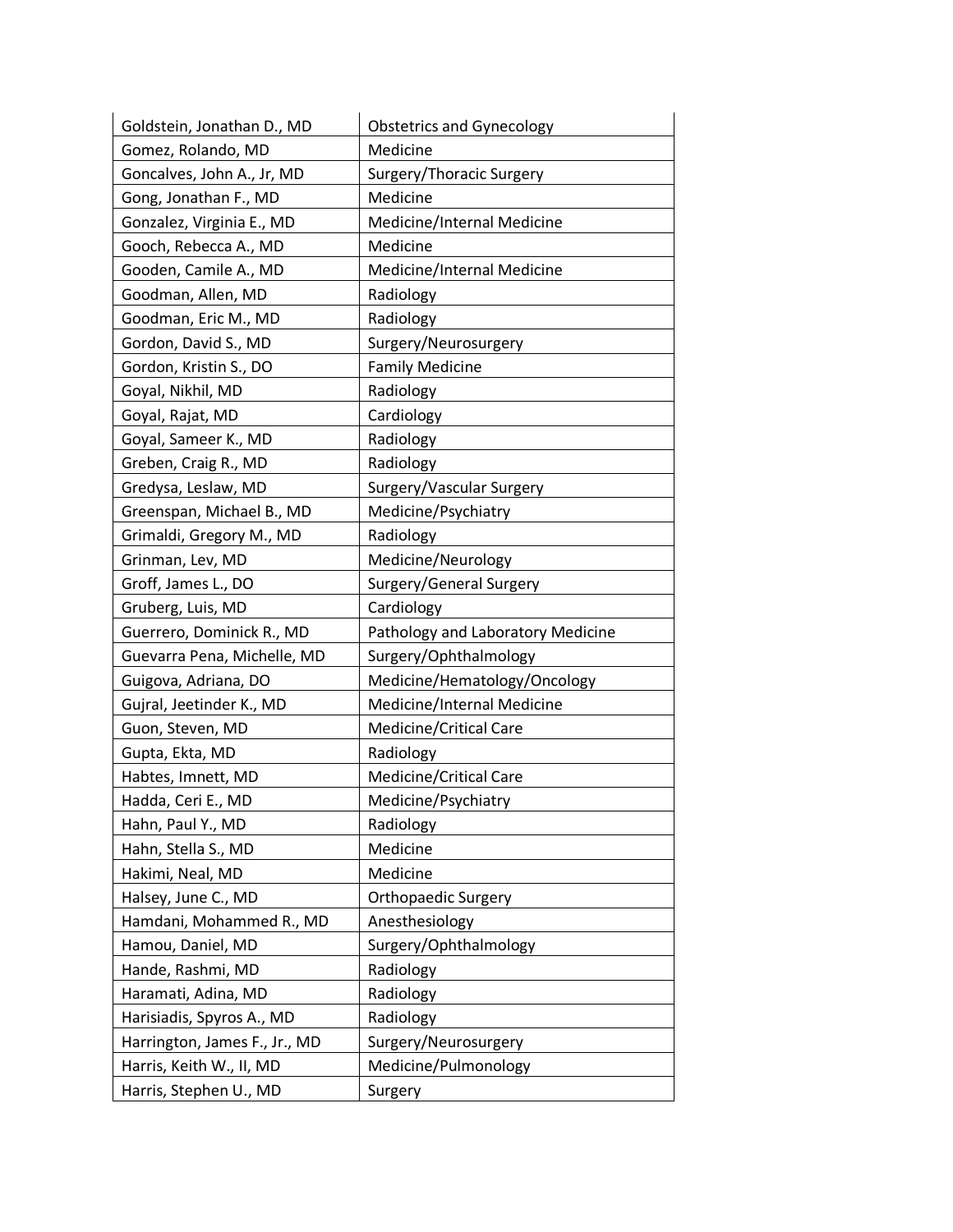| Hartman, Alan R., MD        | Surgery/Thoracic Surgery               |
|-----------------------------|----------------------------------------|
| Hasan, Zubair M., MD        | Medicine                               |
| Hayes, Denise A., MD        | Pediatrics                             |
| Hazoglou, Rosemarie, DO     | <b>Obstetrics and Gynecology</b>       |
| Heard, Amanda D., MD        | <b>Emergency Medicine</b>              |
| Hecht, Adam R., MD          | Radiology                              |
| Heimowitz, Howard, MD       | Radiology                              |
| Henry, Charles S., MD       | Radiology                              |
| Henry, Thomas A., MD        | Medicine/Critical Care                 |
| Hernandez, Nicolas, MD      | Medicine/Internal Medicine             |
| Herskovits, Mark S., DO     | Radiology                              |
| Hertz, Craig W., DO         | Medicine/Critical Care                 |
| Hertz-Shargel, Michal, MD   | Radiology                              |
| Higa, Jennifer E., DO       | Medicine                               |
| Higdon, Claudine, MD        | Medicine/Psychiatry                    |
| Hilewitz, Ayelet B., MD     | Medicine                               |
| Hill, Jennifer R., MD       | Surgery/Urology                        |
| Hiltzik, Yuval, DO          | Medicine/Pulmonology                   |
| Hines, John J., Jr, MD      | Radiology                              |
| Hirschorn, David S., MD     | Radiology                              |
| Hoang, Christine L., MD     | Medicine/Psychiatry                    |
| Hoffman, Janet C., MD       | Radiology                              |
| Hofman, Joshua, MD          | Radiology                              |
| Hopkins, Scott A., MD       | <b>Family Medicine</b>                 |
| Horenstein, Craig I., MD    | Radiology                              |
| Horwitz, Karen E., MD       | Radiology                              |
| Hossain, Kazi Z., DO        | Surgery/Urology                        |
| Hsu, Peihong, MD            | Pathology and Laboratory Medicine      |
| Huang, Hoi P., MD           | Radiology                              |
| Hunter, Tiffany C., MD      | <b>Obstetrics and Gynecology</b>       |
| Hurley, Patrick J., MD      | Medicine/Psychiatry                    |
| Hussain, Syed T., MD        | Surgery                                |
| Imperato, Michael T., MD    | <b>Emergency Medicine</b>              |
| Indrikovs, Alexander J., MD | Pathology and Laboratory Medicine      |
| Iroku-Malize, Tochi I., MD  | <b>Family Medicine</b>                 |
| Israeli, Ron, MD            | Surgery/Plastic/Reconstructive Surgery |
| Jablonski, Regina, MD       | Medicine/Hematology/Oncology           |
| Jacobowitz, Yitzchak S., MD | Medicine/Critical Care                 |
| Jacobs, Betsy, MD           | Radiology                              |
| Jacobs, Jason D., MD        | Medicine                               |
| Jacobs, Robert A., MD       | Surgery/Plastic/Reconstructive Surgery |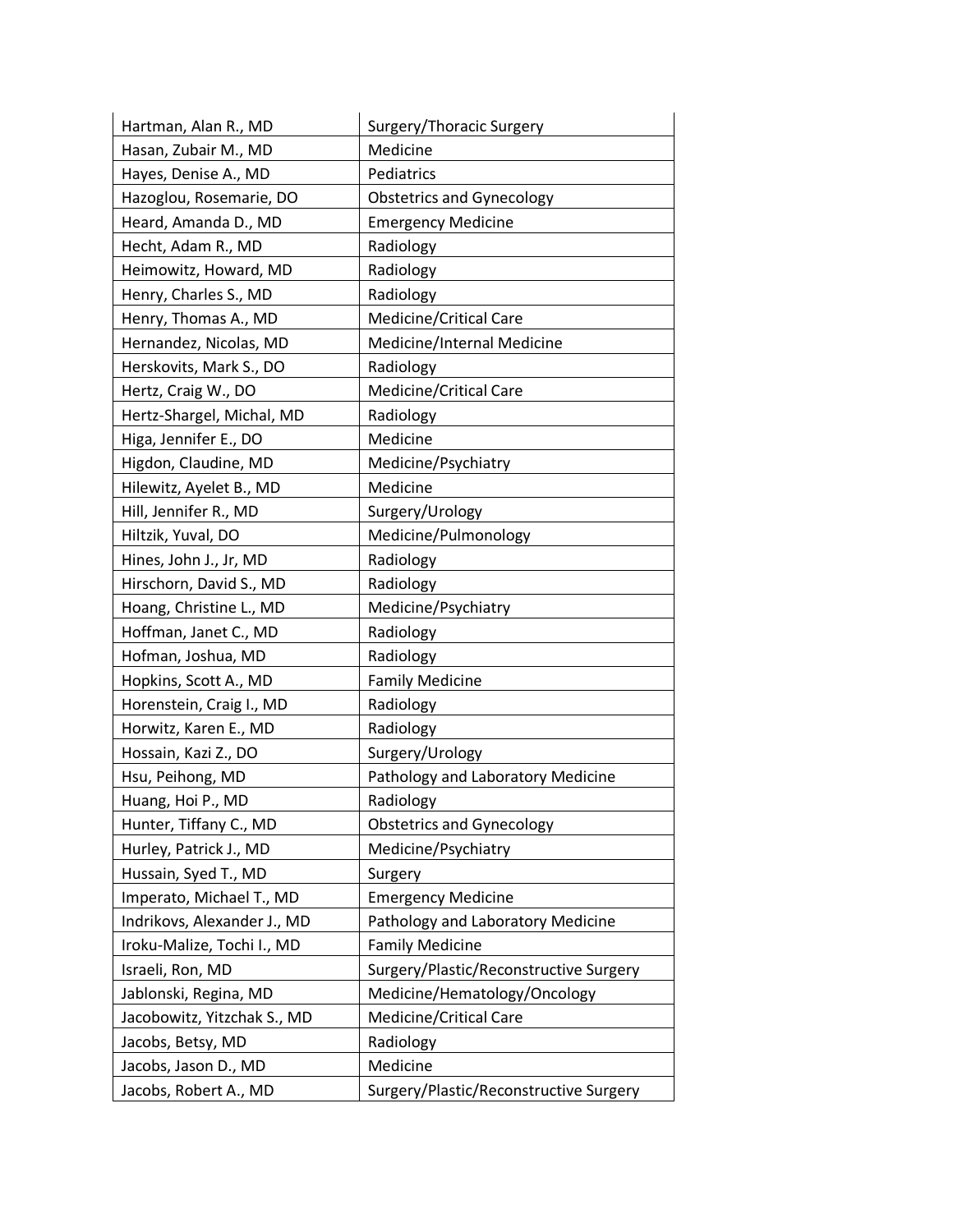| Jadonath, Ram L., MD         | Cardiology                             |
|------------------------------|----------------------------------------|
| Jafari, Daniel, MD           | Surgery                                |
| Jain, Prachi, MD             | Radiology/Radiation Oncology           |
| Jakobson, Erika K., DO       | Medicine/Psychiatry                    |
| Jarrett, Mark P., MD         | Medicine/Rheumatology                  |
| Jaspal, Sunjit S., MD        | Medicine/Internal Medicine             |
| Jauhar, Rajiv, MD            | Cardiology                             |
| Jaworsky, John J., MD        | Radiology                              |
| Jayamaha, Sharmini, MD       | Medicine/Nephrology                    |
| Jayman-Aristide, Razia, MD   | Medicine/Internal Medicine             |
| Jbara, Marlena E., MD        | Radiology                              |
| Jednacz, Jeffrey A., MD      | Radiology                              |
| Jerome, Roseline M., MD      | Anesthesiology                         |
| Jivotovski, Stanislav D., MD | Medicine/Critical Care                 |
| John, Stephen, MD            | <b>Family Medicine</b>                 |
| Johnson, Alan A., MD         | Radiology                              |
| Joneja, Jaspreet S., MD      | Surgery/Urology                        |
| Jones, Kendall M., MD        | Radiology                              |
| Joshi, Sagar R., MD          | Medicine/Psychiatry                    |
| Jun, Samuel, DO              | Radiology                              |
| Kafantaris, Vivian, MD       | Medicine/Psychiatry                    |
| Kalter, Robert D., MD        | Pathology and Laboratory Medicine      |
| Kalyon, Bilge D., MD         | Surgery                                |
| Kang, Stanley, MD            | <b>Medicine/Critical Care</b>          |
| Kannengieser, John D., DPM   | Surgery/Podiatry                       |
| Kanzer, Barry F., MD         | Radiology                              |
| Kapenhas, Edna, MD           | Surgery/Breast Surgery                 |
| Karam, Priyanka, MD          | Pathology and Laboratory Medicine      |
| Karamanlakis, Petros, MD     | Medicine                               |
| Karkare, Nakul V., MD        | <b>Orthopaedic Surgery</b>             |
| Karpeh, Martin S., MD        | Surgery                                |
| Kartha, Krishnan, MD         | Radiology                              |
| Kasabian, Armen K., MD       | Surgery/Plastic/Reconstructive Surgery |
| Kasnicki, Megan I., MD       | Pediatrics                             |
| Kataria, Ambika, MD          | Medicine/Psychiatry                    |
| Katz, Stanley, MD            | Cardiology                             |
| Katz, Victoria, DO           | Medicine/Psychiatry                    |
| Kavoussi, Louis R., MD       | Surgery/Urology                        |
| Kelly, Paul E., MD           | Surgery/Otolaryngology                 |
| Kelsch, Robert D., DMD       | Surgery/Dentistry                      |
| Kennis, Samantha L., MD      | Medicine/Psychiatry                    |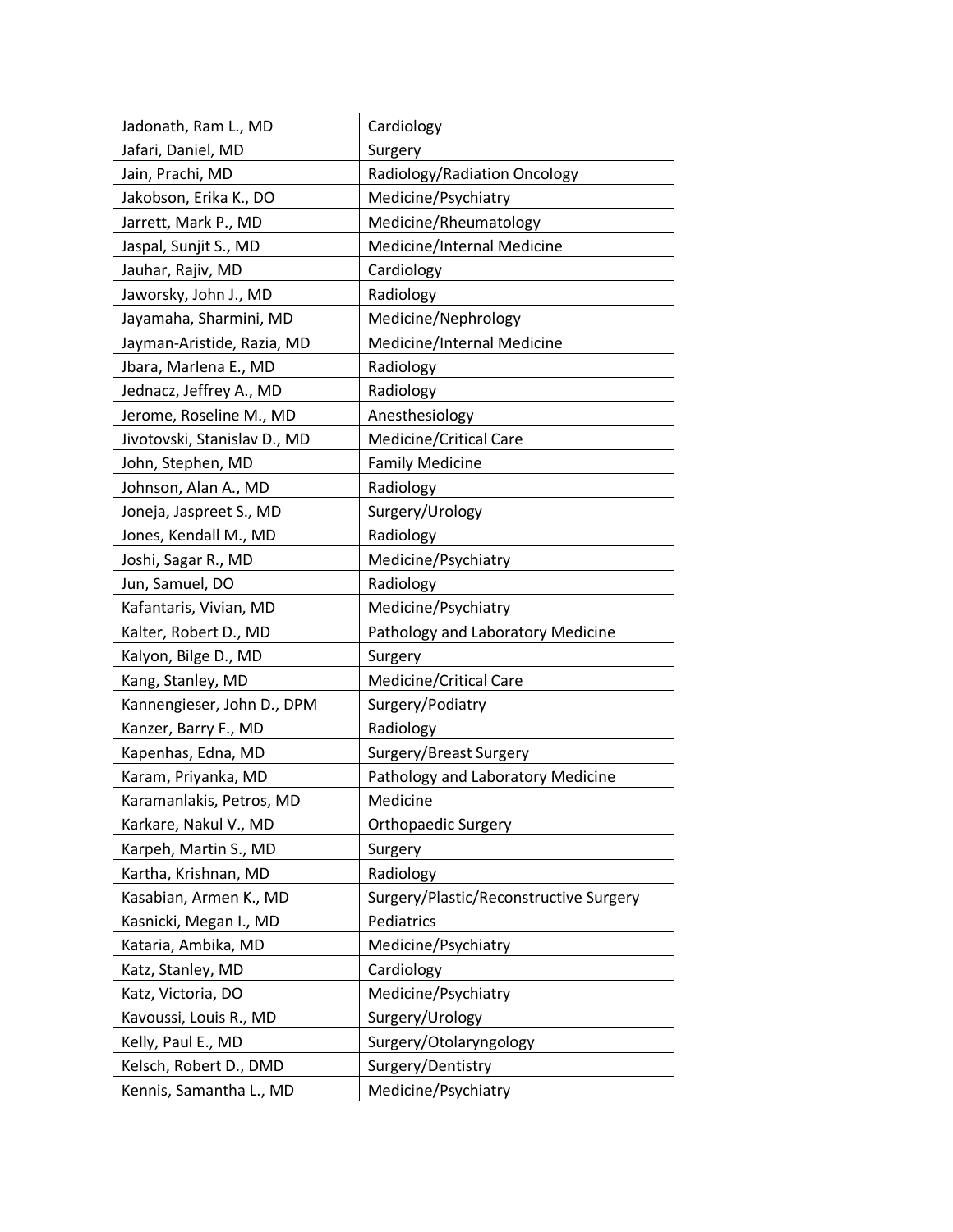| Kern, Joshua H., MD        | Radiology                              |
|----------------------------|----------------------------------------|
| Kerns, Scott R., MD        | Radiology                              |
| Khair, Ghaith, MD          | Surgery/General Surgery                |
| Khalil, Monica, MD         | Medicine                               |
| Khalili, Michael, MD       | Anesthesiology                         |
| Khan, Ali S., MD           | <b>Emergency Medicine</b>              |
| Khan, Sameer, MD           | Medicine/Psychiatry                    |
| Khanmohamadi, Ali, MD      | Medicine/Psychiatry                    |
| Kholwadwala, Dipak H., MD  | Pediatrics                             |
| Khouri, Peter, MD          | Radiology                              |
| Kielbasa, Chris J., DO     | <b>Family Medicine</b>                 |
| Kim, Anna M., MD           | Medicine/Psychiatry                    |
| Kim, Christi Y., MD        | Medicine/Hematology/Oncology           |
| Kim, Jennifer, MD          | Radiology                              |
| Kim, Jin Ah, MD            | Radiology                              |
| Kim, Jung-Min, MD          | Medicine/Neurology                     |
| Kim, Michael M., DO        | <b>Family Medicine</b>                 |
| Kim, Samuel W., MD         | Radiology                              |
| Kincaid, Brian G., Jr., MD | Orthopaedic Surgery                    |
| Kinyungu, Ngugi M., MD     | Medicine                               |
| Kirane, Harshal D., MD     | Medicine/Psychiatry                    |
| Kiridly, Nabil K., MD      | Surgery/Plastic/Reconstructive Surgery |
| Kirsch, Claudia F., MD     | Radiology                              |
| Kirshy, David M., MD       | Radiology                              |
| Kiumehr, Saman, MD         | Radiology                              |
| Kleeman, Barry, MD         | <b>Orthopaedic Surgery</b>             |
| Klein, Eric N., MD         | Surgery                                |
| Klein, Fiana, DO           | Medicine/Psychiatry                    |
| Klironomos, Georgios, MD   | Surgery/Neurosurgery                   |
| Kockenmeister, Erik, MD    | Medicine/Hematology/Oncology           |
| Kohen, Izchak, MD          | Medicine/Psychiatry                    |
| Kohn, Steven A., MD        | Radiology                              |
| Kohut, Daniel L., MD       | Anesthesiology                         |
| Kokocki, Stanley P., MD    | Medicine                               |
| Kolander, Samuel A., MD    | Medicine/Psychiatry                    |
| Koo, Jennifer, MD          | Radiology                              |
| Kopp, Alan, MD             | Radiology                              |
| Koppel, Jeremy L., MD      | Medicine/Psychiatry                    |
| Kormylo, Edward C., DPM    | Surgery/Podiatry                       |
| Kornrich, William J., MD   | Medicine/Internal Medicine             |
| Korotun, Maksim, DO        | Medicine/Critical Care                 |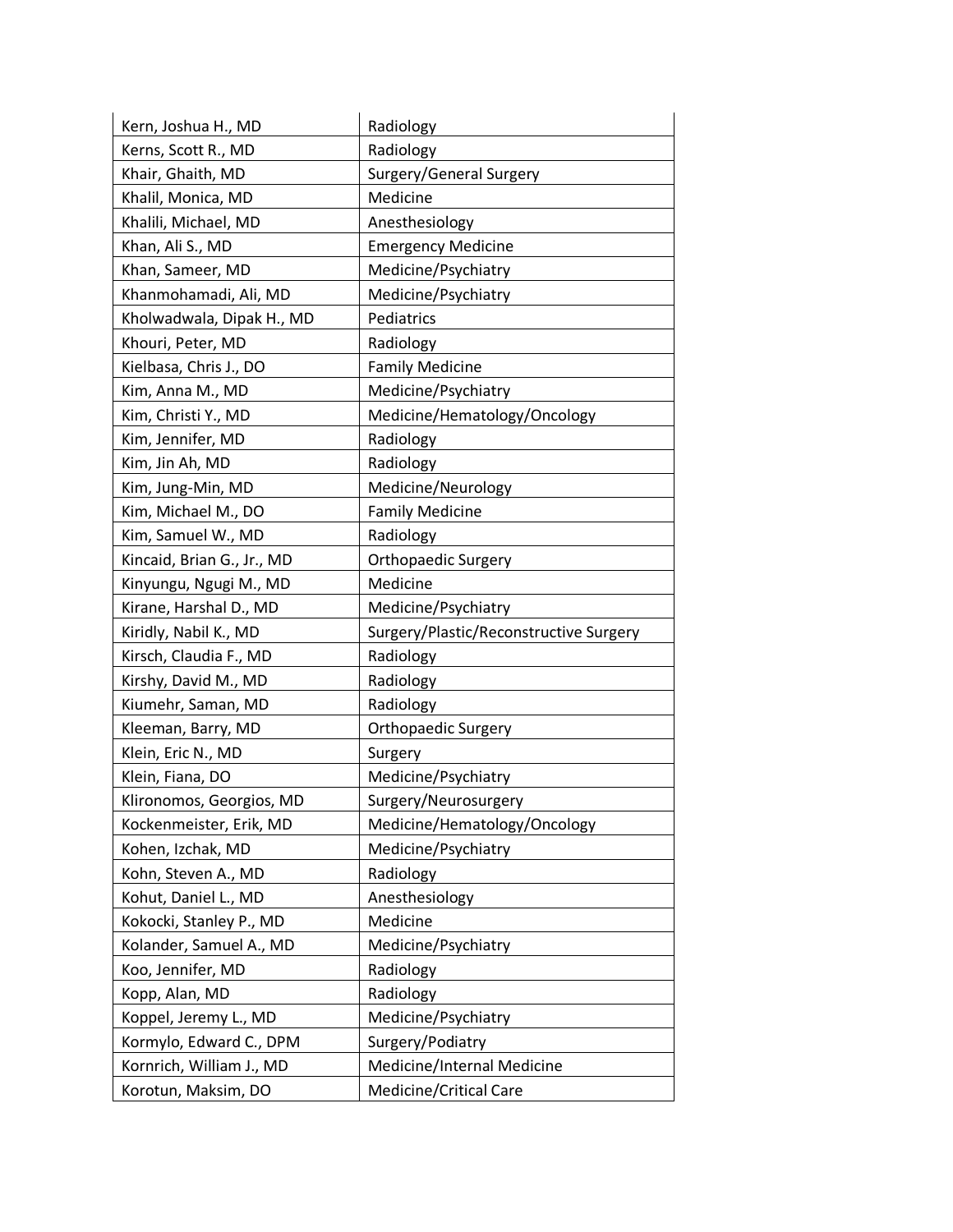| Kote, Mila, DO           | Surgery/Plastic/Reconstructive Surgery |
|--------------------------|----------------------------------------|
| Krakower, Scott I., DO   | Medicine/Psychiatry                    |
| Krauss, Eugene S., MD    | Orthopaedic Surgery                    |
| Kravchick, Sergey, MD    | Surgery/Urology                        |
| Kraydman, Valeriy, MD    | Medicine                               |
| Kreider, Timothy R., MD  | Medicine/Psychiatry                    |
| Kroop, Steven, MD        | Radiology                              |
| Kubiak, Richard, MD      | Medicine/Internal Medicine             |
| Kudupudi, Avinash, MD    | Anesthesiology                         |
| Kugler, David S., MD     | <b>Emergency Medicine</b>              |
| Kulkarni, Aparna, MD     | Pediatrics                             |
| Kulkarni, Kedar, MD      | Radiology                              |
| Kummant, Lauren M., MD   | Radiology                              |
| Kwok, Yolande Y., DO     | Radiology                              |
| Kwon, Elena N., MD       | Pediatrics                             |
| Labiak, John, MD         | <b>Orthopaedic Surgery</b>             |
| LaMarca, Anthony J., MD  | Radiology                              |
| Lanzone, Andrew J., DO   | <b>Family Medicine</b>                 |
| Lapidus, Robert L., MD   | Radiology                              |
| LaRocca, Alexandra, DPM  | Surgery/Podiatry                       |
| Lascarides, Peter, DO    | Anesthesiology/Pain Management         |
| Latov, David R., MD      | Medicine/Psychiatry                    |
| Latzman, Jonathan M., MD | Radiology                              |
| Lau, Anthony C., MD      | Surgery                                |
| Lau, Michael J., MD      | Medicine                               |
| Lawrence, Loretta P., MD | Radiology                              |
| Lazo, Kevin G., DO       | Medicine/Internal Medicine             |
| Le, Nguyet, MD           | Pathology and Laboratory Medicine      |
| Lederman, Steven J., MD  | Cardiology                             |
| LeDoux, David E., MD     | Medicine/Neurology                     |
| Lee, Hwayoung K., MD     | Radiology                              |
| Lee, Jane A., MD         | Radiology                              |
| Lee, Paul K., MD         | Radiology                              |
| Lee, Peter, MD           | Radiology                              |
| Lee, Raymond, MD         | Radiology                              |
| Lee, Susan H., MD        | Surgery/Breast Surgery                 |
| Lee, Tony T., MD         | Radiology                              |
| Lee, Tracy J., MD        | Radiology                              |
| Lee, Vincent, MD         | <b>Emergency Medicine</b>              |
| Leffe, Sabatino A., DO   | Medicine                               |
| Leipziger, Lyle S., MD   | Surgery/Plastic/Reconstructive Surgery |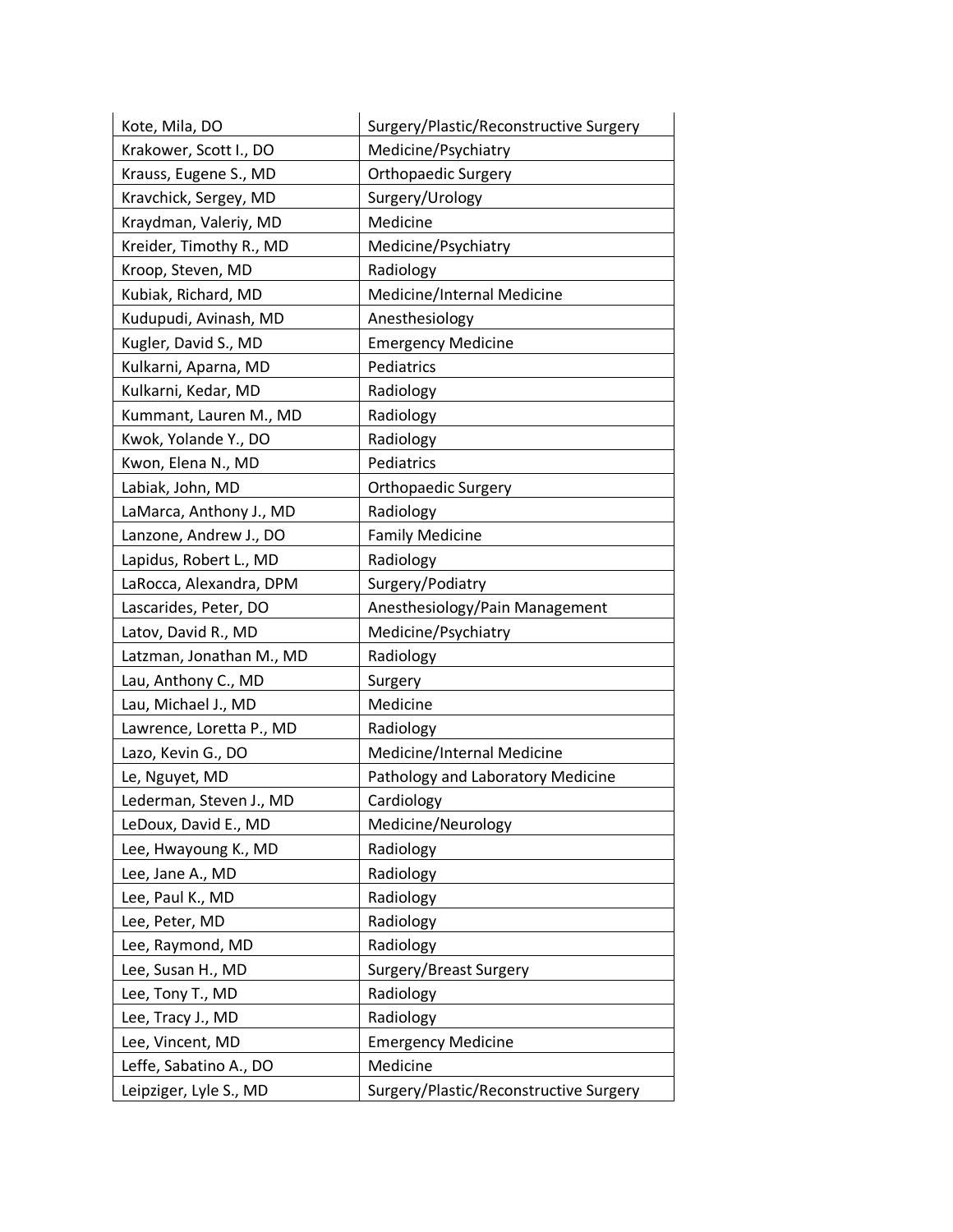| Lelonek, Gary J., MD        | Medicine/Psychiatry              |
|-----------------------------|----------------------------------|
| Lempert, Leonid, MD         | Radiology                        |
| Leone, Vincent J., MD       | Orthopaedic Surgery              |
| Leonte, Gabriel, MD         | Medicine                         |
| Leppard, John J., III, MD   | Orthopaedic Surgery              |
| Leung, Elizabeth L., DO     | Medicine/Psychiatry              |
| Leung, Liza, MD             | <b>Emergency Medicine</b>        |
| Leung, Sharon S., MD        | Medicine                         |
| Leung, Ting-Kin J., DO      | Surgery/General Surgery          |
| Levine, Jeffrey B., MD      | Radiology                        |
| Levine, Marla R., MD        | Radiology                        |
| Levy, Zachary D., MD        | Medicine/Neurology               |
| Lewis, Lisa K., MD          | Medicine/Psychiatry              |
| Li, Xian, MD                | Medicine                         |
| Libman, Richard B., MD      | Medicine/Neurology               |
| Lim-Hing, Krista M., MD     | Surgery/Neurosurgery             |
| Link, Thomas W., MD         | Surgery/Neurosurgery             |
| Lipera, William, MD         | Medicine/Hematology/Oncology     |
| Litvack, Bonnie L., MD      | Radiology                        |
| Llorens, Anthony, MD        | <b>Emergency Medicine</b>        |
| Lo Re, Erica G., DO         | Medicine/Psychiatry              |
| Lo, Benjamin W., MD         | Medicine/Neurology               |
| Lo, Lawrence C., MD         | <b>Emergency Medicine</b>        |
| Lobko, Igor, MD             | Radiology                        |
| Loganathan, Jayanthi, MD    | Cardiology                       |
| Lone, Nazir A., MD          | Medicine/Pulmonology             |
| Long, Selina A., MD         | Anesthesiology                   |
| Luks, Julie H., MD          | <b>Obstetrics and Gynecology</b> |
| Macfarlane, Patricia O., MD | Radiology                        |
| Machnicki, Stephen C., MD   | Radiology                        |
| Macron, Donald S., MD       | Anesthesiology/Pain Management   |
| Madu, Ezemonye O., DO       | Radiology                        |
| Magloczki, Judith M., DO    | <b>Family Medicine</b>           |
| Maini, Rohit, MD            | Cardiology                       |
| Majeed, Sumreen, MD         | Medicine/Hematology/Oncology     |
| Makartchuk, Bogdan, DO      | Surgery                          |
| Makaryus, Lydia A., DO      | Medicine/Psychiatry              |
| Makaryus, Mina R., MD       | Medicine                         |
| Malhotra, Reena, MD         | Radiology                        |
| Malik, Nadia A., MD         | Medicine/Internal Medicine       |
| Mallo, Gregory C., MD       | <b>Orthopaedic Surgery</b>       |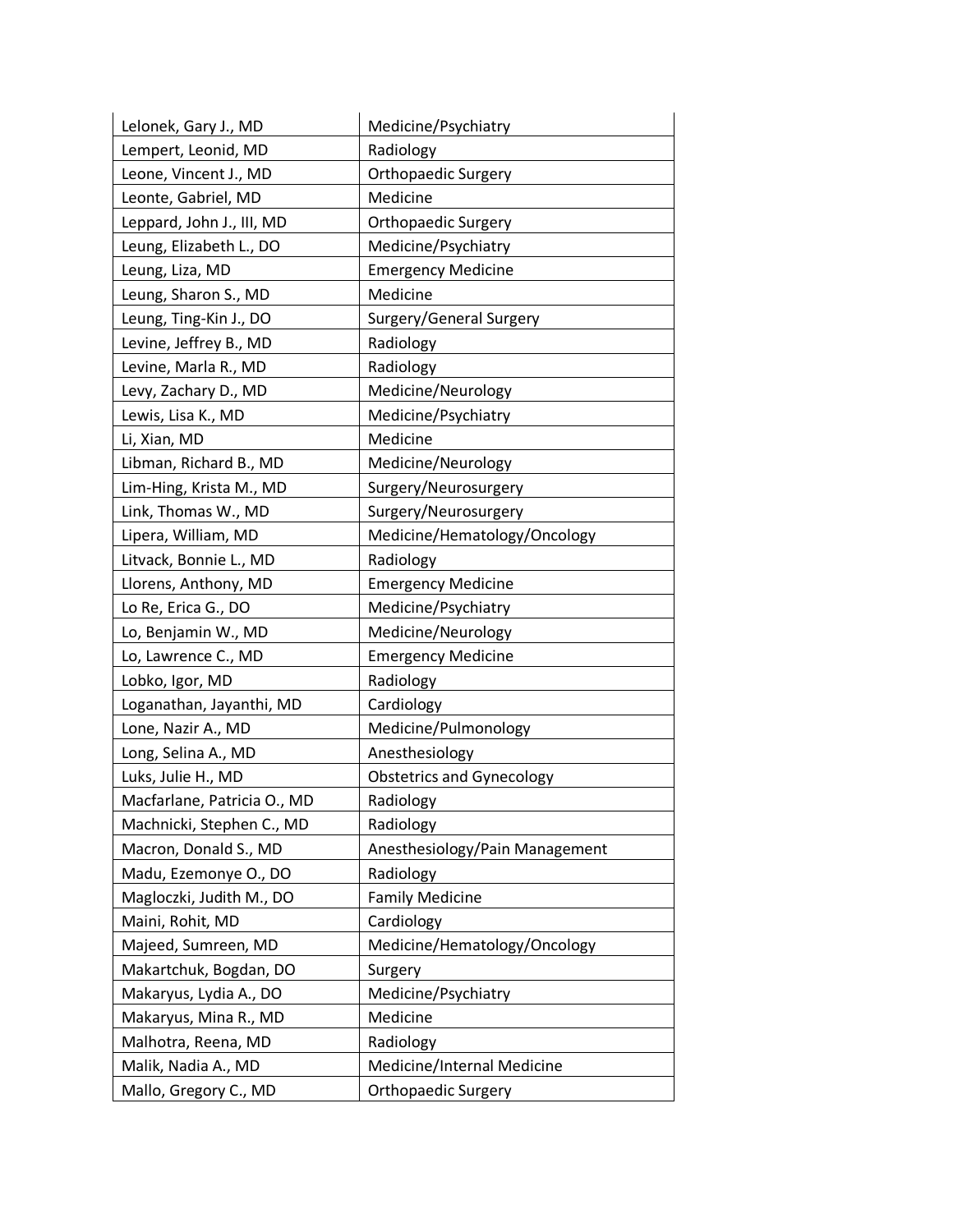| Maloratsky, Anna, MD        | Medicine/Psychiatry               |
|-----------------------------|-----------------------------------|
| Manasia, Anthony R., MD     | Medicine                          |
| Mancherje, Noel, MD         | Medicine                          |
| Manetta, Frank, MD          | Surgery/Thoracic Surgery          |
| Manjikian, Viken, MD        | Radiology                         |
| Manoff, Eric, MD            | <b>Orthopaedic Surgery</b>        |
| Manthani, Kaushik, DO       | <b>Family Medicine</b>            |
| Marino, Joseph, MD          | Anesthesiology                    |
| Markfeld, Yaron, MD         | Medicine/Psychiatry               |
| Markovits, Clara, MD        | Medicine                          |
| Martin, Christian J., DO    | Medicine                          |
| Marwaha, Aditya, DO         | Medicine                          |
| Masiar, Stephen J., MD      | Medicine/Psychiatry               |
| Massimi, Gregory J., MD     | Pathology and Laboratory Medicine |
| Mathew, Leeva E., DO        | <b>Emergency Medicine</b>         |
| Mathur, Ranjana, MD         | Pathology and Laboratory Medicine |
| Matiash, Mark, MD           | Medicine                          |
| Mavroson, Matthew N., DO    | Medicine                          |
| Mayer, Kenneth J., MD       | Medicine/Hospitalist              |
| Mazzucchi, Fulvio, MD       | Cardiology                        |
| Mba-Jonas, Chimere N., MD   | Radiology                         |
| McCarthy, Marguerite, MD    | Medicine/Psychiatry               |
| McCullough, Joseph P., MD   | Medicine/Internal Medicine        |
| McDonnell, Kevin, MD        | Radiology                         |
| McElligott, Suzanne E., MD  | Radiology                         |
| McLaughlin, Bruce, DPM      | Surgery/Podiatry                  |
| McLaughlin, Edward, DPM     | Surgery/Podiatry                  |
| Mcnulty, Brian, MD          | <b>Family Medicine</b>            |
| McPherson, Henry A., Jr, MD | Radiology                         |
| Meah, Fatema, MD            | Pediatrics                        |
| Mehta, Dhiren C., MD        | Medicine/Gastroenterology         |
| Mehta, Paayal P., MD        | Surgery/General Surgery           |
| Mehta, Ranjana D., MD       | Medicine/Pulmonology              |
| Mehta, Varun, MD            | Radiology                         |
| Melamud, Aleksandr, MD      | Medicine/Critical Care            |
| Menon, Shoba, MD            | Medicine/Internal Medicine        |
| Merson, Jonathan, MD        | Medicine/Psychiatry               |
| Mesrie, Jennifer, MD        | Medicine/Psychiatry               |
| Meyerson, Mitchell S., MD   | Medicine/Dermatology              |
| Mikhail, George, MD         | Radiology                         |
| Mikhats, Kornelia, DO       | <b>Family Medicine</b>            |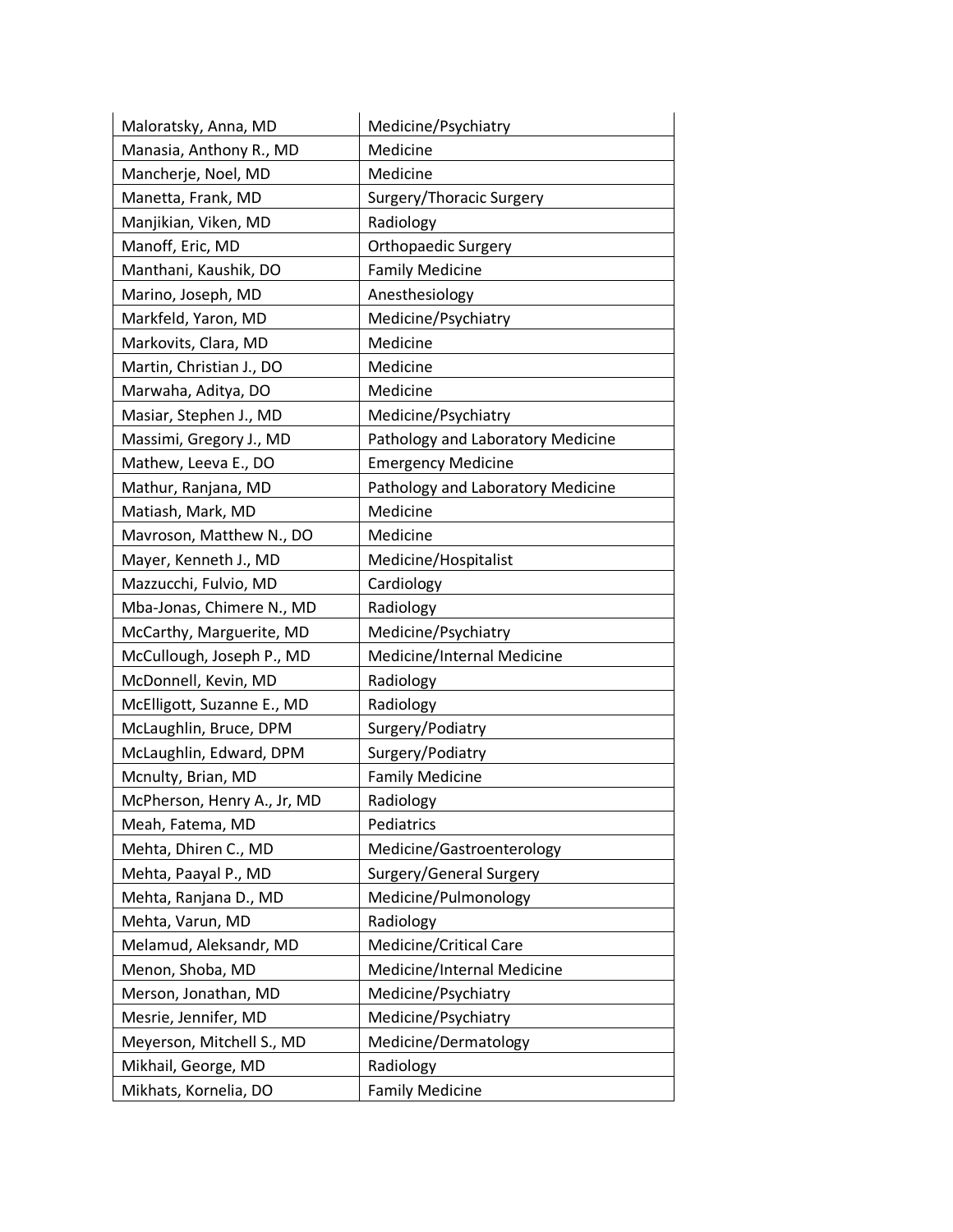| Milillo, Ralph A., MD      | Radiology                        |
|----------------------------|----------------------------------|
| Millar, William S., MD     | Radiology                        |
| Mills, Carl, MD            | Surgery/Urology                  |
| Milner, Lawrence N., MD    | Radiology                        |
| Min, Elijah, MD            | Surgery/General Surgery          |
| Minsky, Lloyd S., MD       | Surgery/Urology                  |
| Mir, Yasser N., MD         | Radiology                        |
| Mishkit, Alison D., MD     | Surgery                          |
| Mitchell, Richard A., MD   | Radiology                        |
| Mohamed, Assem, MD         | Medicine/Critical Care           |
| Mohuchy, Mykola, MD        | Radiology                        |
| Mohuchy, Tamara, MD        | Radiology                        |
| Mongelli, Guy J., MD       | Medicine                         |
| Monserrate, Ricardo J., MD | Cardiology                       |
| Montana, Steven, DO        | Medicine                         |
| Moon, Victor A., MD        | Surgery                          |
| Mora, Michelle M., DO      | Medicine/Neurology               |
| Morais, Joshua D., MD      | Radiology                        |
| Moreira, Joseph J., MD     | Medicine/Neurology               |
| Morelli, Brian N., MD      | <b>Orthopaedic Surgery</b>       |
| Moreta, Henry G., MD       | Medicine/Neurology               |
| Morgani, Jack S., MD       | Radiology                        |
| Moskovitz, Joshua B., MD   | <b>Emergency Medicine</b>        |
| Mourabet, Rajaa, DO        | Medicine                         |
| Mui, Leonora W., MD        | Radiology                        |
| Multz, Michelle A., MD     | Radiology                        |
| Murray, Thomas, DDS        | Surgery                          |
| Mustafa, Shawkat, MD       | Medicine/Psychiatry              |
| Mynn, Peter A., MD         | <b>Medicine/Critical Care</b>    |
| Nabi, Mushtaq A., MD       | Medicine/Internal Medicine       |
| Nadal, Evan, DO            | <b>Family Medicine</b>           |
| Naidich, James B., MD      | Radiology                        |
| Nakhla, Michael, MD        | Medicine/Psychiatry              |
| Nanduri, Sunanda, MD       | Medicine/Neurology               |
| Nankervis, Denis J., DO    | Surgery/General Surgery          |
| Napolitano, Blaise, MD     | <b>Family Medicine</b>           |
| Narain, Hitesh, MD         | <b>Obstetrics and Gynecology</b> |
| Narain, Tulika, MD         | Pediatrics                       |
| Nasir, Uzma, MD            | Anesthesiology/Pain Management   |
| Nataloni, Andrew H., MD    | <b>Obstetrics and Gynecology</b> |
| Naveed, Nausheen, MD       | Radiology                        |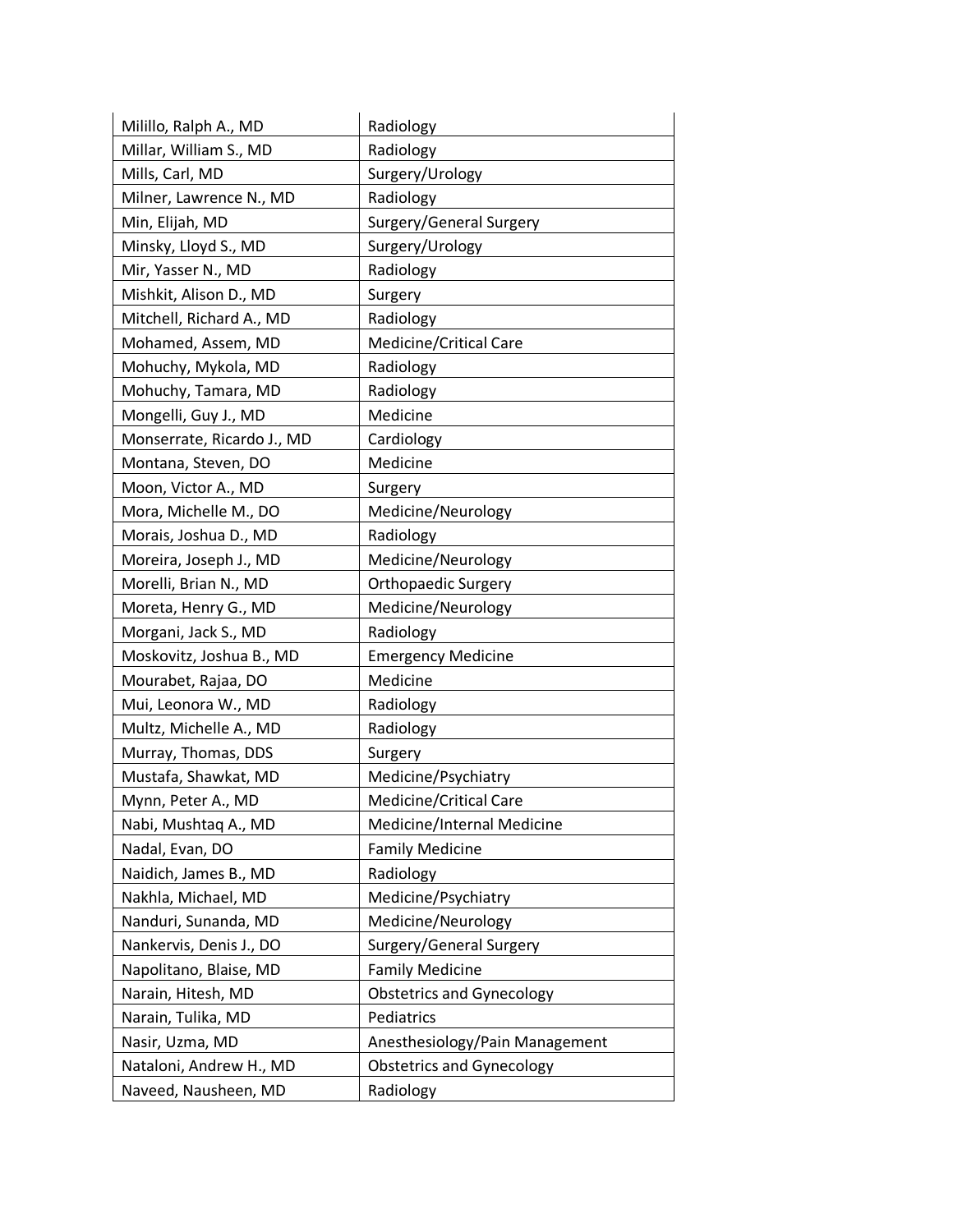| Nawaz, Shahid, MD              | Medicine/Hematology/Oncology      |
|--------------------------------|-----------------------------------|
| Nett, Michael P., MD           | Orthopaedic Surgery               |
| Newman, Shawna, MD             | Medicine/Psychiatry               |
| Nicell, Donald T., MD          | Radiology                         |
| Nicosia Kurian, Melissa J., MD | <b>Obstetrics and Gynecology</b>  |
| Nieto, Jaime H., MD            | Surgery/Neurosurgery              |
| Nisch, Kenneth C., MD          | Medicine                          |
| Nkanginieme, Ngozi Q., MD      | Medicine/Psychiatry               |
| Nogar, Joshua N., MD           | <b>Emergency Medicine</b>         |
| Noor, Ali, MD                  | Radiology                         |
| Noor, Amir, MD                 | Radiology                         |
| Noori, Mohammed Y., MD         | Medicine/Internal Medicine        |
| Noreen, Shahla, MD             | Pathology and Laboratory Medicine |
| Notaro, Antoinette P., MD      | Medicine/Dermatology              |
| Nouri, Yelda, MD               | Medicine/Hematology/Oncology      |
| O'Connor, John P., MD          | Medicine/Internal Medicine        |
| O'Donnell, John S., MD         | Radiology                         |
| O'Donoghue-Kitt, Christine M., |                                   |
| MD                             | <b>Family Medicine</b>            |
| Oduyela, Mary A., MD           | Medicine                          |
| Ohebsion, Jonathan, MD         | Medicine/Internal Medicine        |
| Ohson, Aspan S., MD            | Radiology                         |
| Oks, Margarita, MD             | Medicine                          |
| Olteanu, Oana M., MD           | Medicine/Critical Care            |
| Olujimi, Victor A., MD         | Orthopaedic Surgery               |
| O'Neill, Ryan P., DO           | <b>Emergency Medicine</b>         |
| Ong, Lawrence Y., MD           | Cardiology                        |
| Onwuka, Lazarus, DO            | Family Medicine/Hospital Medicine |
| Onyebeke, William, MD          | <b>Obstetrics and Gynecology</b>  |
| Opher-Iosifescu, Elana, MD     | Pathology and Laboratory Medicine |
| Ortiz, Beverly H., MD          | <b>Obstetrics and Gynecology</b>  |
| O'Shaughnessy, Danielle L., MD | <b>Obstetrics and Gynecology</b>  |
| Otero, Dennise E., MD          | Pathology and Laboratory Medicine |
| Ottavio, Peter, DO             | Medicine/Pulmonology              |
| Ouzounian, Steven P., MD       | Surgery/General Surgery           |
| Owens, Jonathan, MD            | Orthopaedic Surgery               |
| Ozsvath, Jessica A., MD        | Radiology                         |
| Ozsvath, Robert R., MD         | Radiology                         |
| Paci, James M., MD             | Orthopaedic Surgery               |
| Pacia, Steven V., MD           | Medicine/Neurology                |
| Packman, Michael I., MD        | Medicine                          |
| Padela, Mohammad F., MD        | Medicine/Neurology                |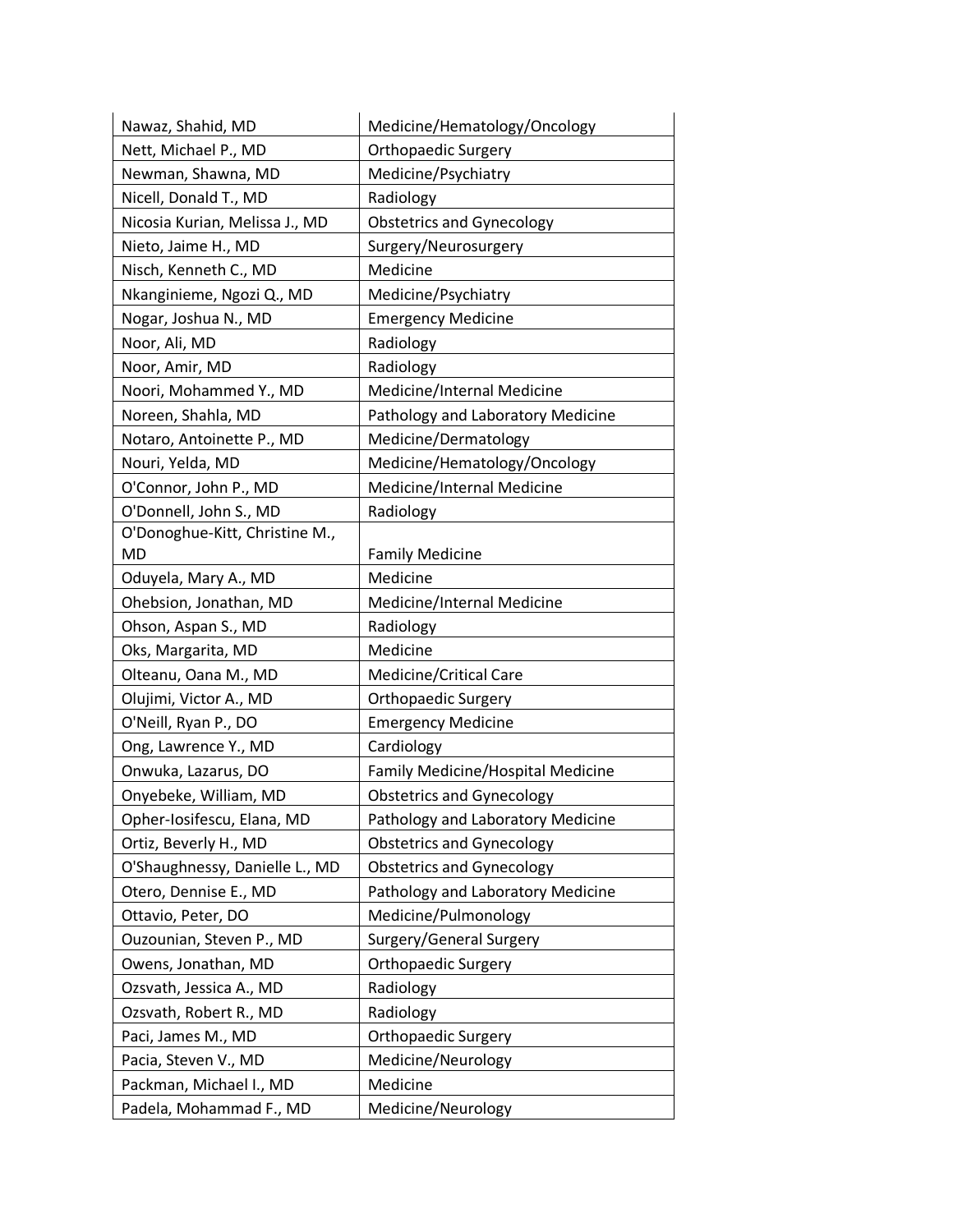| Palamidessi, Nicholas, MD      | <b>Emergency Medicine</b>              |
|--------------------------------|----------------------------------------|
| Palestro, Christopher J., MD   | Radiology                              |
| Palmieri, Marco, DO            | Anesthesiology/Pain Management         |
| Palos, Patricia E., MD         | <b>Obstetrics and Gynecology</b>       |
| Palvanov, Arkadiy, MD          | Radiology                              |
| Panganiban, Marie Kristine N., |                                        |
| MD                             | Surgery/Ophthalmology                  |
| Pantic, Dorjan, MD             | Medicine/Critical Care                 |
| Papafragkou, Sotirios, MD      | Surgery/Plastic/Reconstructive Surgery |
| Paperwalla, Khatija N., MD     | Medicine/Psychiatry                    |
| Pappas, Mike M., DO            | Medicine                               |
| Paracha, Karim A., MD          | Surgery                                |
| Parada-Orrego, Sandra, MD      | Radiology                              |
| Parikh, Amy, DO                | Medicine/Psychiatry                    |
| Parisi, Mary T., MD            | Pathology and Laboratory Medicine      |
| Parizianu, Constantin, MD      | Medicine                               |
| Park, David S., MD             | Medicine/Critical Care                 |
| Park, Jocelyn W., MD           | Radiology                              |
| Parks, Conor M., DO            | <b>Family Medicine</b>                 |
| Parnell, Ryan J., DO           | Medicine                               |
| Parraga-Marquez, Monica, MD    | <b>Emergency Medicine</b>              |
| Paspulati, Anirudh, MD         | Radiology                              |
| Patel, Aashish R., DO          | Medicine/Neurology                     |
| Patel, Dipak B., MD            | Medicine                               |
| Patel, Faguna C., DO           | Anesthesiology/Pain Management         |
| Patel, Kavita M., MD           | Radiology                              |
| Patel, Nick, DO                | Medicine/Critical Care                 |
| Patel, Rajesh, MD              | Medicine/Pulmonology                   |
| Patel, Rajoo C., MD            | Cardiology                             |
| Patel, Samir C., MD            | Medicine/Hematology/Oncology           |
| Patel, Tarak S., MD            | Medicine/Psychiatry                    |
| Patil, Allamprabhu S., MD      | Medicine/Neurology                     |
| Patsalides, Athos, MD          | Radiology                              |
| Patterson, Daniel K., MD       | Medicine/Psychiatry                    |
| Paul, Marc H., MD              | Radiology                              |
| Paunikar, Pooja A., MD         | <b>Family Medicine</b>                 |
| Pechman, David M., MD          | Surgery/General Surgery                |
| Pek, Henry, MD                 | Radiology                              |
| Pellerito, John S., MD         | Radiology                              |
| Pepen, John A., MD             | Medicine                               |
| Perelman, Robert N., MD        | Radiology                              |
| Perone, Robert W., MD          | Radiology                              |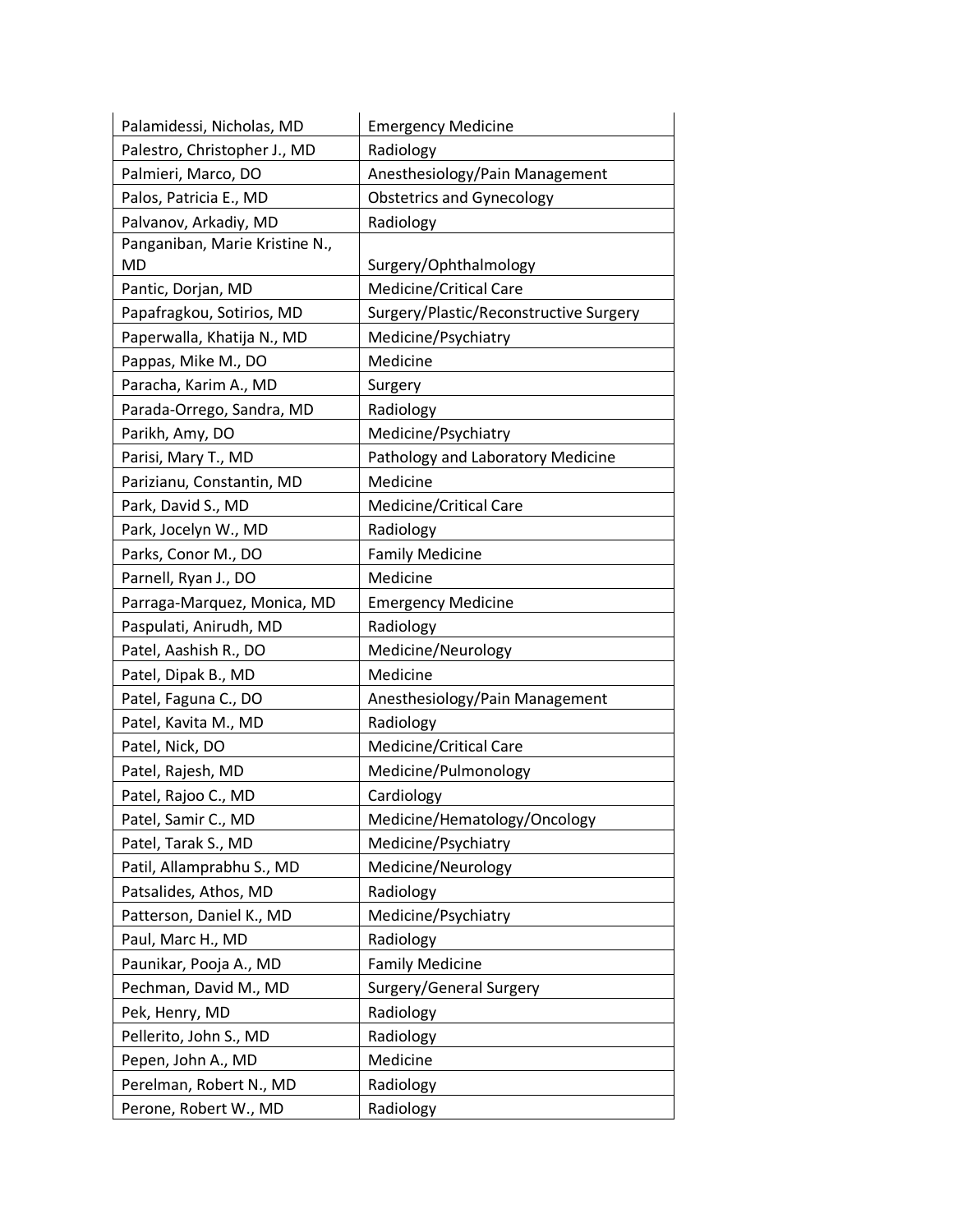| Persits, Andrew E., MD        | Cardiology                        |
|-------------------------------|-----------------------------------|
| Peter, Tessy, MD              | Medicine                          |
| Peters, Jessica, MD           | Pathology and Laboratory Medicine |
| Peti, Steven, MD              | Radiology                         |
| Pflaster, Norman L., MD       | Medicine/Neurology                |
| Philip, Shailendri E., MD     | Radiology                         |
| Philippe, Neubert, MD         | <b>Family Medicine</b>            |
| Phillips, Jessie V., MD       | Medicine/Internal Medicine        |
| Pierce, Matthew J., MD        | Medicine                          |
| Pillalamarri, Nirmala, MD     | <b>Obstetrics and Gynecology</b>  |
| Pillitteri, Carl L., MD       | <b>Obstetrics and Gynecology</b>  |
| Pineda, Miguel A., MD         | Surgery/Urology                   |
| Pinto Chengot, Kavya M., MD   | Medicine                          |
| Piracha, Farah M., MD         | Medicine                          |
| Pishanidar, Sammy D., MD      | Medicine/Neurology                |
| Pizarro, Erin R., MD          | Anesthesiology                    |
| Platz, John J., MD            | Surgery                           |
| Pleak, Richard R., MD         | Medicine/Psychiatry               |
| Podwall, Barbara, MD          | Radiology                         |
| Pollina, Robert, MD           | Surgery/Vascular Surgery          |
| Polynice, Marie J., MD        | Medicine                          |
| Pomykol-Petryk, Magdalena, MD | Medicine/Hematology/Oncology      |
| Poon, Michael, MD             | Cardiology                        |
| Popa, Octavian, MD            | Medicine                          |
| Porter, Douglas R., MD        | Medicine/Neurology                |
| Powell, James, MD             | Medicine/Internal Medicine        |
| Pramanik, Bidyut K., MD       | Radiology                         |
| Pratt, Alan G., MD            | Radiology                         |
| Press, Scott M., MD           | Surgery/Urology                   |
| Proteasa, Simona V., MD       | Medicine/Neurology                |
| Puchir, Marc, DO              | Medicine/Internal Medicine        |
| Pulipati, Ravi C., MD         | Surgery/Vascular Surgery          |
| Putterman, Daniel M., MD      | Radiology                         |
| Quezada, Oscar R., MD         | <b>Obstetrics and Gynecology</b>  |
| Raanan, Jonathan, MD          | Anesthesiology                    |
| Rachakonda, Leelanand P., MD  | Radiology                         |
| Rafal, Elyse S., MD           | Medicine/Dermatology              |
| Raghavan, Meera, MD           | Radiology                         |
| Ragone, Philip S., MD         | Medicine/Neurology                |
| Rahmani, Navid, MD            | Radiology                         |
| Rahmanou, Farzin, DO          | Medicine                          |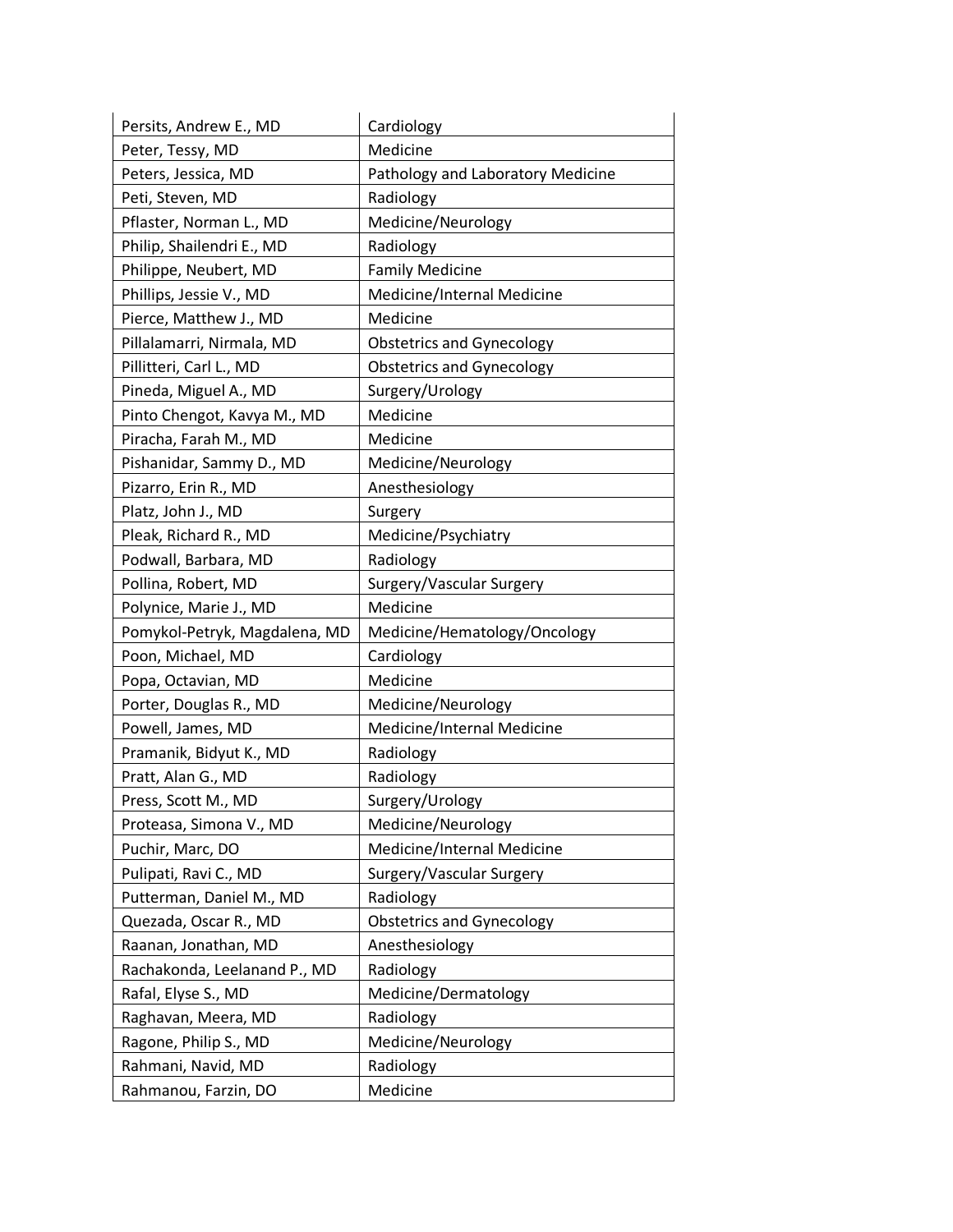| Rai, Surinder, DO            | Radiology                              |
|------------------------------|----------------------------------------|
| Raia, Carolyn, MD            | Radiology                              |
| Raichelson, Roger M., MD     | Medicine                               |
| Raj, Micheal H., MD          | Radiology                              |
| Ramos, Aderonke A., MD       | Radiology                              |
| Rana, Lina Y., MD            | Medicine/Psychiatry                    |
| Ranga, Lalitha K., MD        | Medicine                               |
| Rao, Shyambhai M., MD        | <b>Emergency Medicine</b>              |
| Rappa, Roberto, MD           | Anesthesiology                         |
| Rashid, Asma A., DO          | <b>Family Medicine</b>                 |
| Rastinehad, Ardeshir R., DO  | Radiology                              |
| Ratner, Ross M., MD          | Surgery/Plastic/Reconstructive Surgery |
| Ravishankar, Shreyas T., MD  | Medicine                               |
| Rebeiz, Tania J., MD         | Medicine/Neurology                     |
| Reddy, Kalpana S., MD        | Pathology and Laboratory Medicine      |
| Reddy, Neha B., MD           | Surgery/Thoracic Surgery               |
| Reiner, Bruce, MD            | Radiology                              |
| Reinhardt, Keith R., MD      | <b>Orthopaedic Surgery</b>             |
| Reizner, Wayne, MD           | <b>Orthopaedic Surgery</b>             |
| Relan, Pryanka, MD           | <b>Emergency Medicine</b>              |
| Rhee, Susie, MD              | Surgery/Plastic/Reconstructive Surgery |
| Rhodin, Thor R., MD          | Orthopaedic Surgery                    |
| Rini, Josephine N., MD       | Radiology                              |
| Rios, Ryan S., MD            | Radiology                              |
| Rishi, Arvind, MD            | Pathology and Laboratory Medicine      |
| Ritter, Richard A., MD       | <b>Orthopaedic Surgery</b>             |
| Roberts, Sally A., DO        | Medicine                               |
| Robinette, Alison M., MD     | Radiology                              |
| Rollins, Paul O., MD         | Medicine                               |
| Rolston, Daniel M., MD       | <b>Emergency Medicine</b>              |
| Romaniuk, Krystyna J., MD    | Medicine                               |
| Rosca, Oana C., MD           | Pathology and Laboratory Medicine      |
| Rose, Marion B., MD          | Pediatrics                             |
| Rosenbaum, Gary, MD          | Medicine                               |
| Rosenthal, Edward J., MD     | Surgery/Urology                        |
| Rosenthal, Jason M., MD      | Medicine                               |
| Rothfeld, Alex A., MD        | <b>Orthopaedic Surgery</b>             |
| Roychoudhury, Sudarshana, MD | Pathology and Laboratory Medicine      |
| Rozell, Joseph M., MD        | Radiology                              |
| Rubin, Robert D., DO         | Pediatrics                             |
| Ruffo, Brett E., MD          | Surgery/General Surgery                |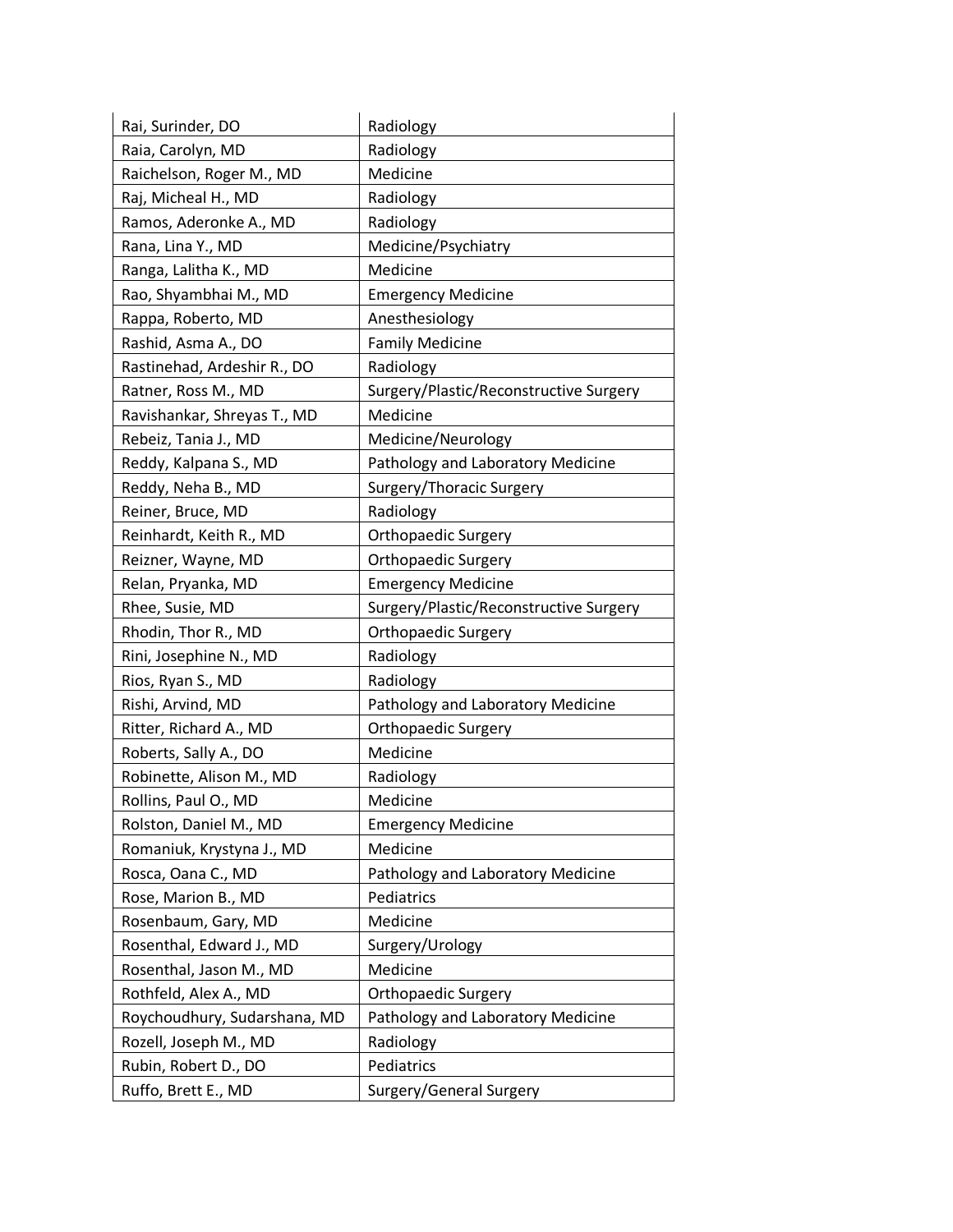| Saba, Salim C., MD               | Surgery/Plastic/Reconstructive Surgery |
|----------------------------------|----------------------------------------|
| Sabirov, Tagir, MD               | Medicine/Critical Care                 |
| Saeed, Masood, MD                | Medicine/Internal Medicine             |
| Safier, Brian J., MD             | Pediatrics                             |
| Saito, Ema, MD                   | Medicine/Psychiatry                    |
| Salamon, Elliott J., DO          | Medicine/Neurology                     |
| Salvador-Kelly, Annabella V., MD | <b>Emergency Medicine</b>              |
| Sanelli, Pina C., MD             | Radiology                              |
| Santoriello, Lisa M., MD         | Medicine                               |
| Santoro, Joseph P., MD           | Radiology                              |
| Sapan, Melissa R., MD            | Radiology                              |
| Saporita, Mark, MD               | Cardiology                             |
| Sarcevic, Adnan, MD              | Medicine/Psychiatry                    |
| Sarkany, David S., MD            | Radiology                              |
| Sasso, Christie N., MD           | Medicine                               |
| Savrides, Christopher A., DO     | Radiology                              |
| Sayegh, Samia M., DO             | Radiology                              |
| Scarbrough, Eric T., MD          | Surgery/Otolaryngology                 |
| Scharf, Stephen C., MD           | Radiology                              |
| Schaublin, Greg A., MD           | Medicine/Neurology                     |
| Scheiner, Jonathan E., MD        | Radiology                              |
| Schoen, Joshua M., MD            | Medicine/Critical Care                 |
| Scholl, Seth D., DO              | Medicine/Neurology                     |
| Schure, Jonathan A., MD          | Anesthesiology                         |
| Schwab, Alfred R., MD            | Medicine/Critical Care                 |
| Schwartz, Benjamin M., MD        | <b>Obstetrics and Gynecology</b>       |
| Schwartz, Sarah, MD              | <b>Obstetrics and Gynecology</b>       |
| Schwarzbard, Itchak, MD          | <b>Orthopaedic Surgery</b>             |
| Scofi, Joseph M., MD             | Medicine                               |
| Segal, Ayal, MD                  | <b>Orthopaedic Surgery</b>             |
| Sekar, Sanjay, MD                | Medicine                               |
| Selim, Samy M., MD               | Cardiology                             |
| Semanczuk, William P., MD        | Medicine                               |
| Semprini, Lindsey M., MD         | Medicine/Internal Medicine             |
| Seo, Gwy Suk, MD                 | Radiology                              |
| Seodat, Vishnudat, MD            | <b>Family Medicine</b>                 |
| Settle, Daniel F., MD            | Radiology                              |
| Sfakianos, Maria G., MD          | Surgery                                |
| Sferlazza, Steven J., MD         | Radiology                              |
| Shadianloo, Shervin, MD          | Medicine/Psychiatry                    |
| Shady, Magdy S., MD              | Surgery/Neurosurgery                   |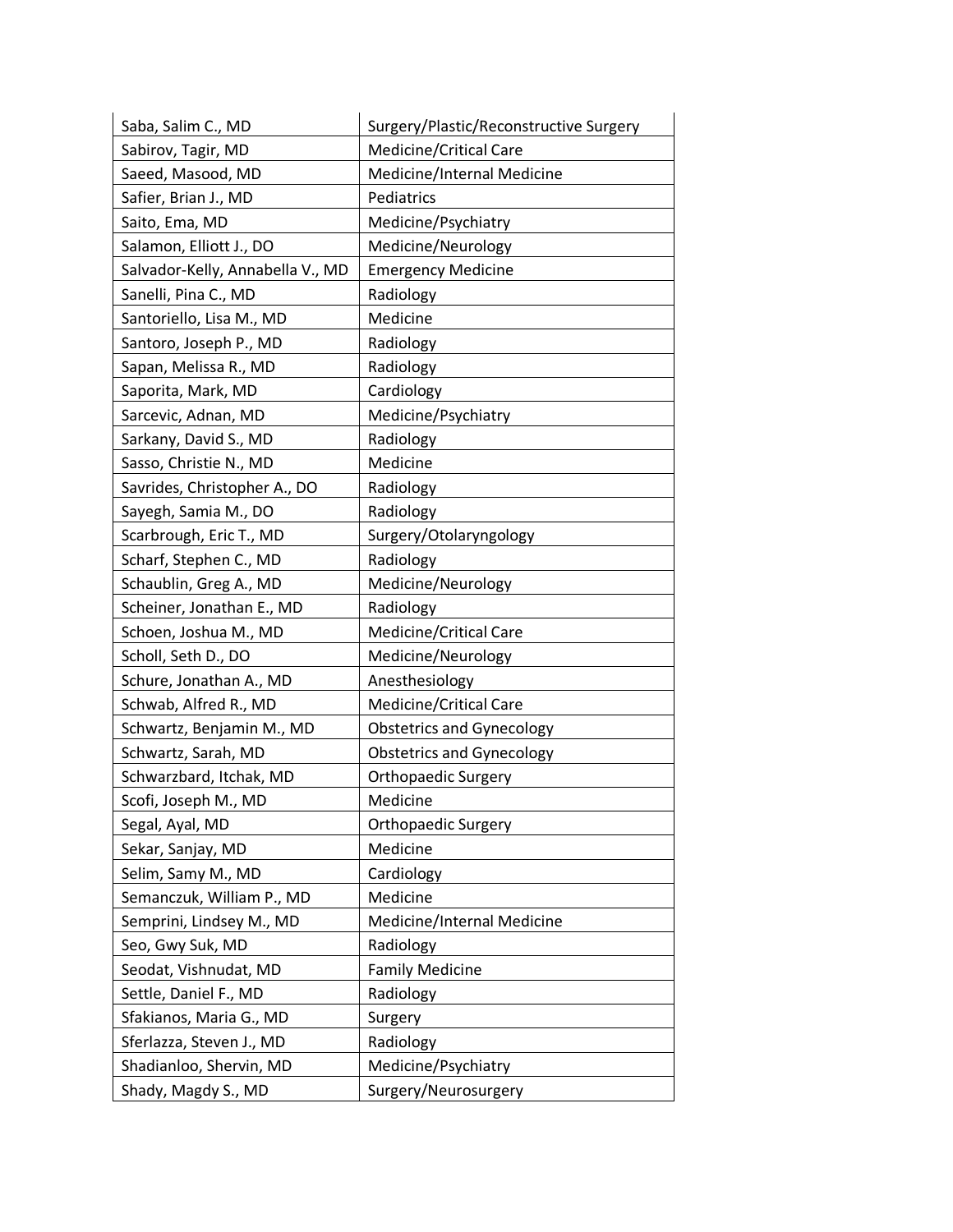| Shaffrey, Julie K., MD     | Radiology                              |
|----------------------------|----------------------------------------|
| Shah, Amar B., MD          | Radiology                              |
| Shah, Amit, MD             | <b>Family Medicine</b>                 |
| Shah, Kaushal B., MD       | Medicine                               |
| Shah, Pranay S., DO        | Medicine/Internal Medicine             |
| Shah, Priya K., MD         | Radiology                              |
| Shah, Rakesh D., MD        | Radiology                              |
| Shah, Sunil, MD            | <b>Family Medicine</b>                 |
| Shalshin, Aleksander, MD   | Medicine                               |
| Shapiro, Michael, MD       | Radiology                              |
| Sharifova, Gulru, MD       | Medicine                               |
| Sharma, Arjun, MD          | Radiology                              |
| Sharma, Deepali, MD        | Medicine/Hematology/Oncology           |
| Sharma, Sanjeev, MD        | Medicine/Internal Medicine             |
| Shatzkes, Deborah R., MD   | Radiology                              |
| Shayevitz, Jay R., MD      | Medicine                               |
| Sheikh, Mudnia R., MD      | Pathology and Laboratory Medicine      |
| Shelat, Amit M., DO        | Medicine/Neurology                     |
| Sheren, Scott B., MD       | Surgery/Ophthalmology                  |
| Shkurovich, Sergey, MD     | Radiology                              |
| Shoenfeld, Eric A., MD     | <b>Family Medicine</b>                 |
| Shpizner, Barry A., MD     | Radiology                              |
| Shukis, Alexander A., MD   | Medicine                               |
| Shukla, Mayank, MD         | Medicine/Critical Care                 |
| Siddiqui, Fatima, MD       | Medicine/Psychiatry                    |
| Sideras, Panagiotis, MD    | Radiology                              |
| Siebel, Marisa, MD         | Medicine/Hematology/Oncology           |
| Sieczka, Elizabeth M., MD  | Surgery/Plastic/Reconstructive Surgery |
| Siegel, Bruce D., MD       | Radiology                              |
| Siegel, David N., MD       | Radiology                              |
| Siegmann, Richard C., MD   | Radiology                              |
| Silfen, Douglas W., MD     | Radiology                              |
|                            | Medicine/Physical Medicine &           |
| Silver, Russell H., MD     | Rehabilitation                         |
| Silverstein, David I., MD  | Medicine/Dermatology                   |
| Silverstein, Martin J., MD | Radiology/Radiation Oncology           |
| Singas, Effie, MD          | Medicine                               |
| Singh, Anup K., MD         | Medicine                               |
| Singh, Avneet, MD          | Cardiology                             |
| Singh, Devendra K., MD     | Medicine/Pulmonology                   |
| Singh, Kamal K., MD        | Pediatrics                             |
| Singh, Mohitmeet, MD       | Medicine/Hospitalist                   |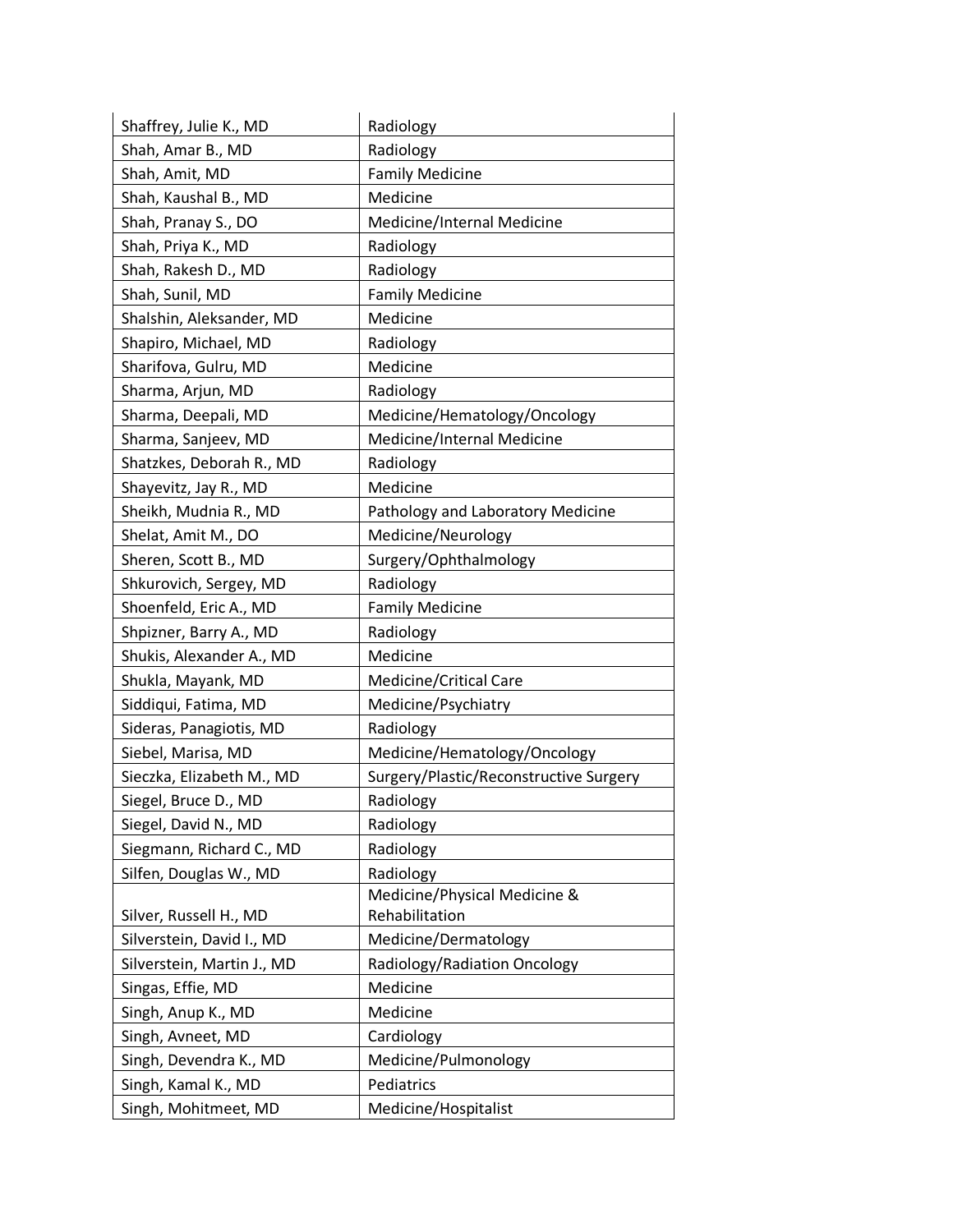| Singh, Narendra, MD          | Surgery                                |
|------------------------------|----------------------------------------|
| Singh, Rajendra S., MD       | Pathology and Laboratory Medicine      |
| Singh, Savitri, MD           | Medicine/Internal Medicine             |
| Singh, Vijay A., MD          | Surgery/Thoracic Surgery               |
| Singh, Vijay A., MD          | Radiology                              |
| Singh, Vijayant, MD          | Medicine                               |
| Sittler, Patrick L., MD      | <b>Medicine/Critical Care</b>          |
| Skariah, Sharon M., MD       | Medicine/Psychiatry                    |
| Slone, Richard M., MD        | Radiology                              |
| Slotkin, Jay, MD             | Medicine/Geriatrics                    |
| Smith, Mark L., MD           | Surgery/Plastic/Reconstructive Surgery |
| Sobotka, Richard J., DO      | Anesthesiology                         |
| Sochol, Kristen M., MD       | <b>Orthopaedic Surgery</b>             |
| Soffer, Robert J., MD        | Medicine/Critical Care                 |
| Sokolik, Lauren M., DO       | <b>Emergency Medicine</b>              |
| Solomita, Mario, DO          | Medicine                               |
| Sommo, William, MD           | <b>Emergency Medicine</b>              |
| Somrov, Serge, MD            | Radiology                              |
| Son, Phillip S., DO          | Medicine                               |
| Sonni, Smitha, MD            | Radiology                              |
| Sorrentino, Michael F., MD   | Cardiology                             |
| Sosa Popoteur, Warlyn E., MD | Medicine                               |
| Soundararajan, Suganthi, MD  | Pathology and Laboratory Medicine      |
| Sperber, Robert G., MD       | Radiology                              |
| Spiegel, Steven, MD          | Medicine/Internal Medicine             |
| Staszewski, Harry, MD        | Medicine/Hematology/Oncology           |
| Stein, Joshua A., MD         | Medicine/Psychiatry                    |
| Steinberg, Leah R., MD       | Medicine/Psychiatry                    |
| Steinklein, Jared M., MD     | Radiology                              |
| Stephen, Bibiana D., MD      | Cardiology                             |
| Stephen, Mark E., MD         | <b>Orthopaedic Surgery</b>             |
| Sterling, Darya, DO          | <b>Family Medicine</b>                 |
| Sticco, Kristin L., DO       | Pathology and Laboratory Medicine      |
| Strong, Benjamin W., MD      | Radiology                              |
| Sud, Payal, MD               | <b>Emergency Medicine</b>              |
| Sultan, Peter G., MD         | Orthopaedic Surgery                    |
| Sung, Chris, MD              | Radiology                              |
| Surdhar, Amarjot S., MD      | Medicine/Psychiatry                    |
| Sutcliffe, Joan H., MD       | Radiology                              |
| Sy, Heustein L., MD          | Medicine/Neurology                     |
| Syali, Gurmohan S., MD       | Medicine/Hematology/Oncology           |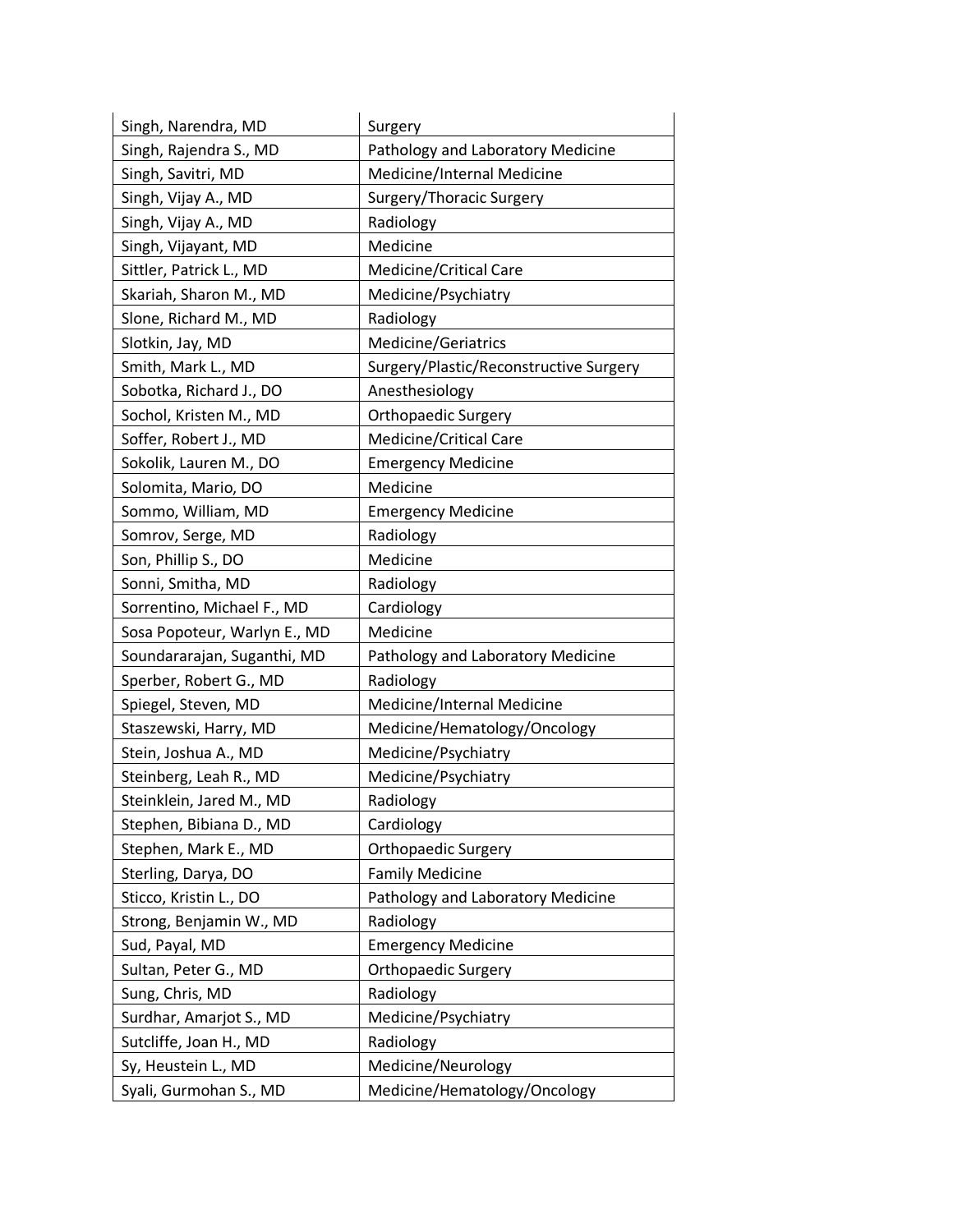| Szuchmacher, Mauricio, MD       | Surgery/Vascular Surgery               |
|---------------------------------|----------------------------------------|
| Talwar, Arunabh, MD             | <b>Medicine/Critical Care</b>          |
| Talwar, Rohit, MD               | Pediatrics                             |
| Tamayo-Enriquez, Gerardo, MD    | Surgery                                |
| Tanna, Neil, MD                 | Surgery/Plastic/Reconstructive Surgery |
| Tansil, Susan, MD               | Medicine/Psychiatry                    |
| Taormina, Francesco C., DO      | Surgery/Urology                        |
| Taylor, Geoffrey P., MD         | Medicine/Psychiatry                    |
| Temes, Richard E., MD           | Medicine/Neurology                     |
| Teressa, Beredu K., DO          | Medicine                               |
| Teron Molina, Ina, MD           | Medicine/Neurology                     |
| Thertus, Valerie, MD            | Medicine/Psychiatry                    |
| Thomas, Elizabeth T., MD        | Radiology                              |
| Thompson, Charles E., III, MD   | Surgery/General Surgery                |
| Timm, Gregory S., MD            | Radiology                              |
| Tiu, Jeffrey, DO                | <b>Family Medicine</b>                 |
| Tomas, Maria B., MD             | Radiology                              |
| Torres Gonzalez, Alfredo E., MD | Medicine/Hematology/Oncology           |
| Toth, Viktoria, MD              | Medicine/Psychiatry                    |
| Trachtenberg, David A., MD      | Medicine/Psychiatry                    |
| Trikha, Sunita, MD              | Radiology                              |
| Tronco, Gene G., MD             | Radiology                              |
| Tsavaris, Christopher E., MD    | Medicine/Internal Medicine             |
| Tugertimur, Aykut, MD           | Pediatrics                             |
| Turner, James H., MD            | Radiology                              |
| Umstead, Clifton J., DO         | <b>Family Medicine</b>                 |
| Urh, Anze, MD                   | <b>Obstetrics and Gynecology</b>       |
| Vacirca, Jeffrey L., MD         | Medicine/Hematology/Oncology           |
| Vaillancourt, Philippe D., MD   | Medicine/Neurology                     |
| Vaksha, Vedant, MD              | <b>Orthopaedic Surgery</b>             |
| Valentino, Patrick P., DO       | Cardiology                             |
| Vannoy, Eric C., MD             | Medicine/Critical Care                 |
| Varghese, Jerrin, MD            | Radiology                              |
| Vassallo, Charles J., MD        | Radiology                              |
| Vassor, Valerie E., MD          | Medicine                               |
| Vatsia, Sheel K., MD            | Surgery                                |
| Veseli, Granit, MD              | Cardiology                             |
| Vianna, Lisa E., DO             | Medicine                               |
| Villani, Robert, MD             | Radiology                              |
| Vincoff, Nina S., MD            | Radiology                              |
| Vinokur, Eric T., MD            | Surgery/Ophthalmology                  |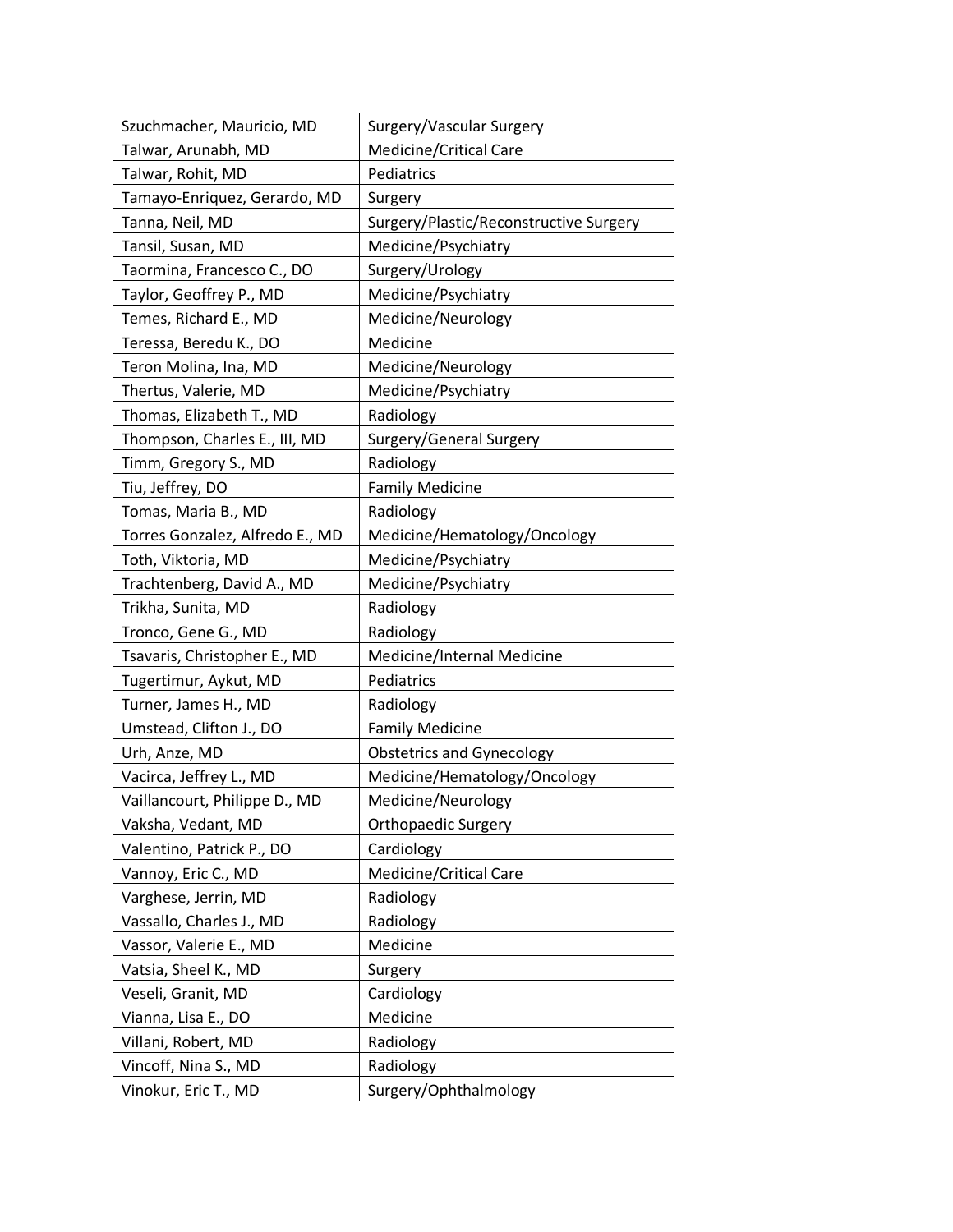| Vintila-Brebenel, Crina D., MD | Medicine/Hematology/Oncology           |
|--------------------------------|----------------------------------------|
| Viola, Louisa I., MD           | Radiology                              |
| Vira, Anjali, MD               | <b>Medicine/Critical Care</b>          |
| Vira, Manish A., MD            | Surgery/Urology                        |
| Virmani, Rajat, MD             | Medicine                               |
| Voutsinas, Lynne, MD           | Radiology                              |
| Voyiaziakis, Emanuel, MD       | Medicine/Psychiatry                    |
| Wahl, Samuel J., MD            | Pathology and Laboratory Medicine      |
| Walser, Lawrence A., MD        | Medicine/Pulmonology                   |
| Walsh, Pamela J., MD           | Radiology                              |
| Walters, Walter L., MD         | Medicine                               |
| Walz, Daniel M., MD            | Radiology                              |
| Wanerman, Jeffrey, MD          | <b>Obstetrics and Gynecology</b>       |
| Wank, Ross I., MD              | Radiology                              |
| Wardeh, Anas, MD               | <b>Medicine/Critical Care</b>          |
| Warm, Hillard, MD              | Surgery/Plastic/Reconstructive Surgery |
| Warshall, Craig E., MD         | Radiology                              |
| Warshawsky, Robin J., MD       | Radiology                              |
| Wasser, Matthew B., MD         | Medicine/Psychiatry                    |
| Webb, Ryan L., MD              | Radiology                              |
| Weck, Steven D., MD            | Radiology                              |
| Weiland, Edward M., MD         | Medicine/Neurology                     |
| Weiner, Jerome R., MD          | Medicine/Pulmonology                   |
| Weingarten, Ephram P., MD      | Radiology                              |
| Weinman, Layne T., MD          | <b>Emergency Medicine</b>              |
| Weinstein, Jonathan C., MD     | Radiology                              |
| Weiss, Amanda, MD              | Radiology                              |
| Wengrover, Steven I., MD       | Radiology                              |
| Wensel, Jeffrey P., MD         | Radiology                              |
| Westcott, Mark A., MD          | Radiology                              |
| Whalen, Kathryn, MD            | Medicine/Critical Care                 |
| Whyte, Jill S., MD             | <b>Obstetrics and Gynecology</b>       |
| Wind, Edward S., MD            | Radiology                              |
| Woldenberg, Rona F., MD        | Radiology                              |
| Wolinsky, Joel S., MD          | Medicine/Neurology                     |
| Wong, Alexander C., MD         | Radiology                              |
| Wong, Cheok K., MD             | Medicine                               |
| Wong, Kim K., MD               | Medicine                               |
| Woo, Henry H., MD              | Surgery/Neurosurgery                   |
| Xue, Wei, MD                   | Pathology and Laboratory Medicine      |
| Yablok, Svetlana, MD           | Radiology                              |